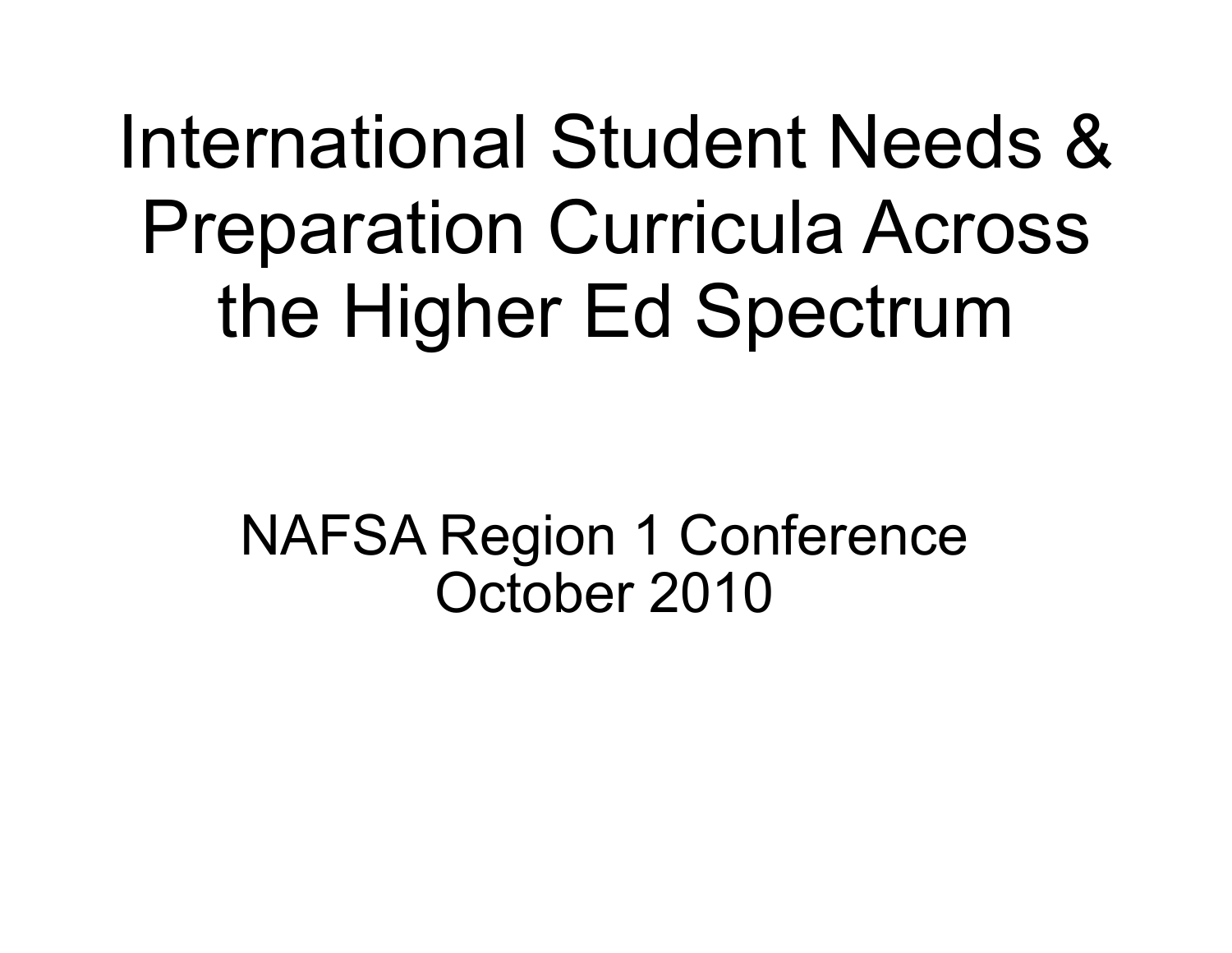## Brief Assessment: What diverse perspectives do we have in the room?

what type/size of school do you work at?

1.Very small two-year: <500 (based on FTE) 2.Small two-year: >500 <2,000 3.Medium two-year: >2,000 <5,000 4.Large two-year: >5,000 <10,000 5.Very large two-year: >10,000 6.Very small four-year: <1,000 7.Small four-year: >1,000 <3,000 8.Medium four-year: >3,000 <10,000 9.Large four-year: <10,000 10.Language schools 11.Other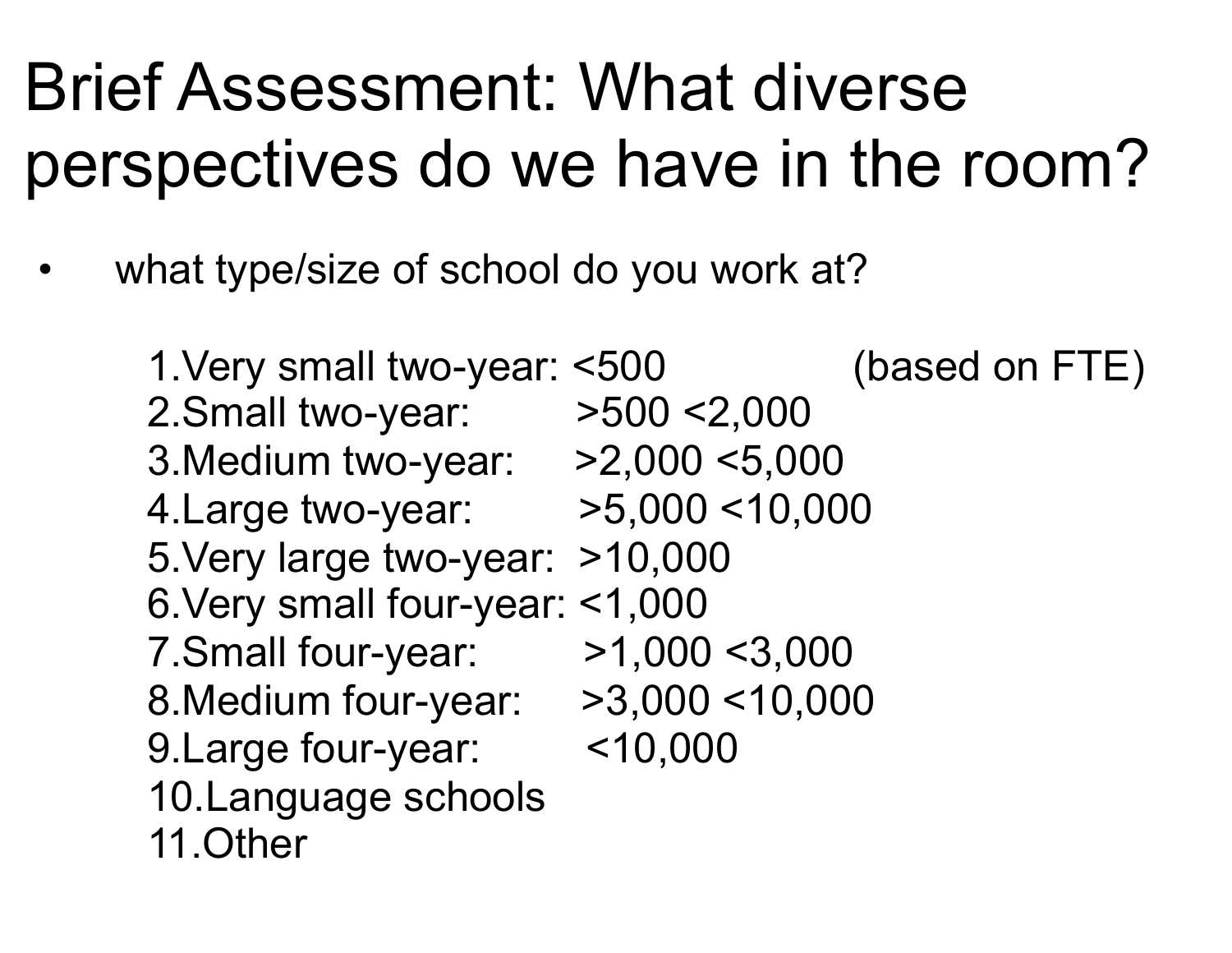# Brief Assessment (continued)

- what orientation(s) do you offer?
	- 1.multiple-day orientation
	- 2.single day
	- 3.on-going orientations sessions
	- 4.off-campus retreat (overnight)
	- 5.separate for Intensive English Language Program and Regular Admitted
	- 6.not separate for Intensive English Language Program and Regular Admitted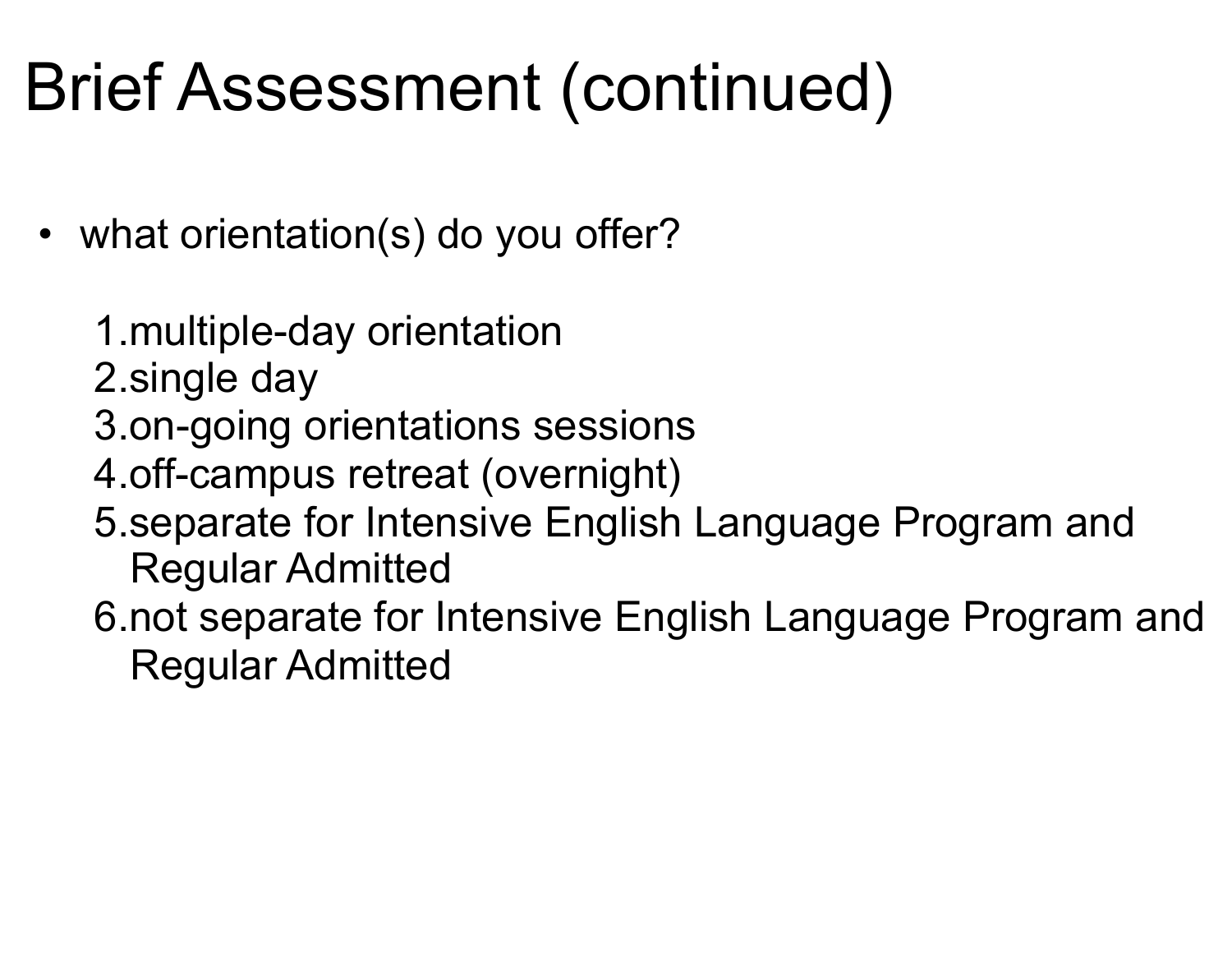# Brief Assessment (continued)

- what type of academic preparation does your institution offer?
	- 1.First Year Experience (e.g.FYE) Classes (integrated and/ or int'l only)
	- 2.Specific IEP course (e.g. College Study Skills)
	- 3.Bridge Programs
	- 4.Peer Mentor Programs
	- 5.Campus Reads
	- 6.Ongoing Advising
	- 7.Other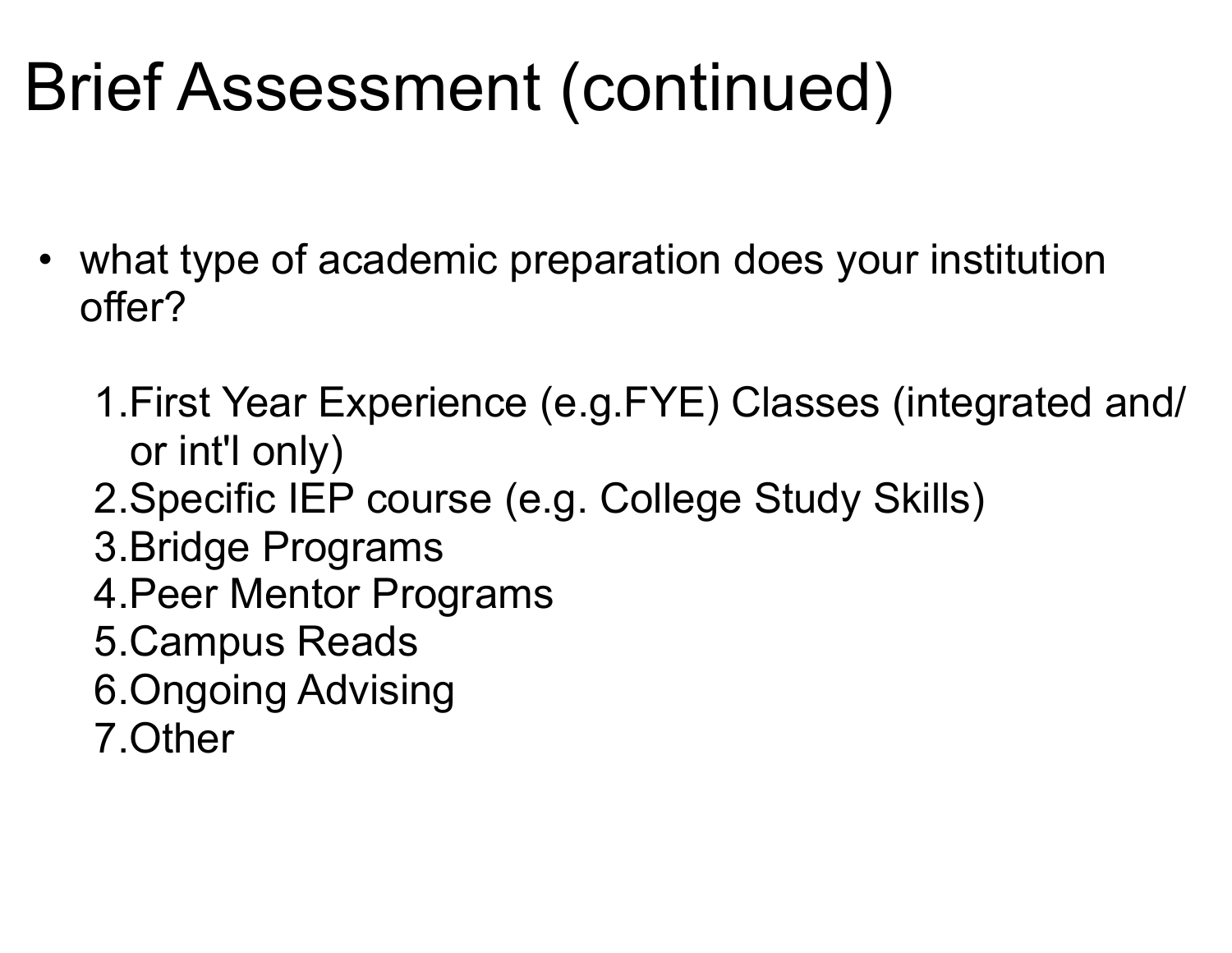# Objectives of this Session

- To provide participants with an overview of how different schools work to prepare their ESL and/or first year international students for university-/college-level learning
- To demonstrate activities that may assist participants in enhancing their own institution's preparation curricula
- To facilitate discussion about similarities and differences among programs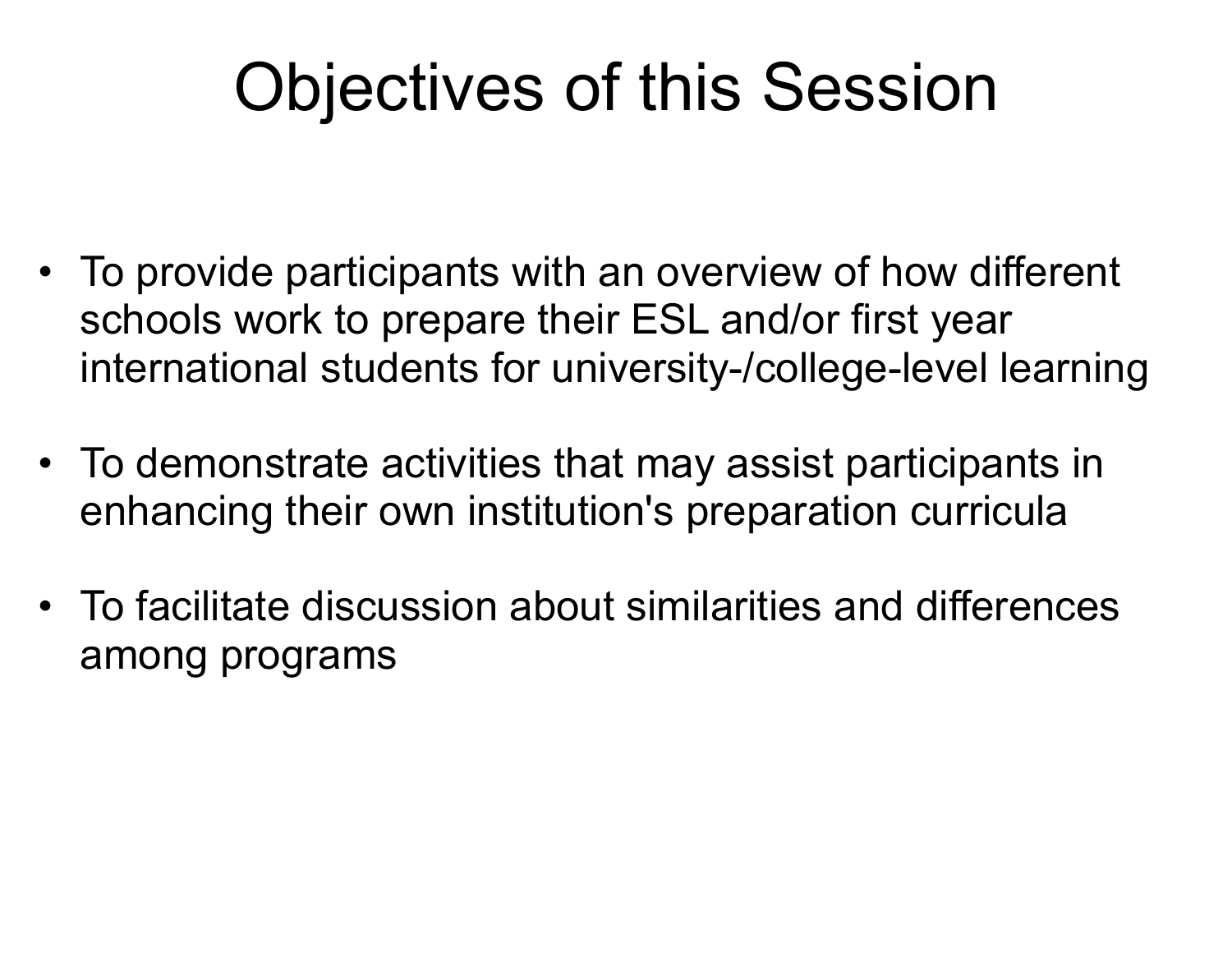## What needs do international students share across the spectrum?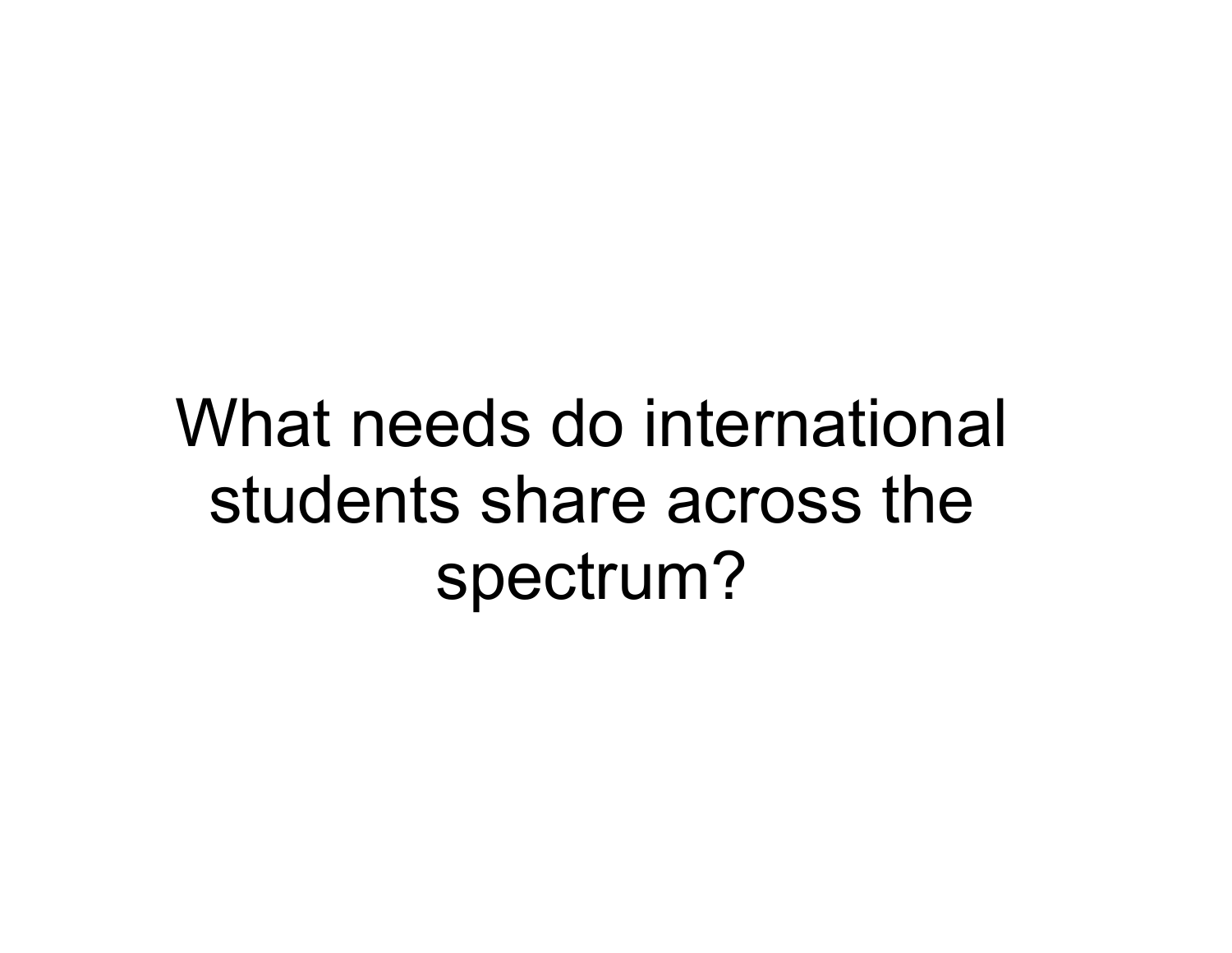What are key elements of academic preparation that our classes deal with?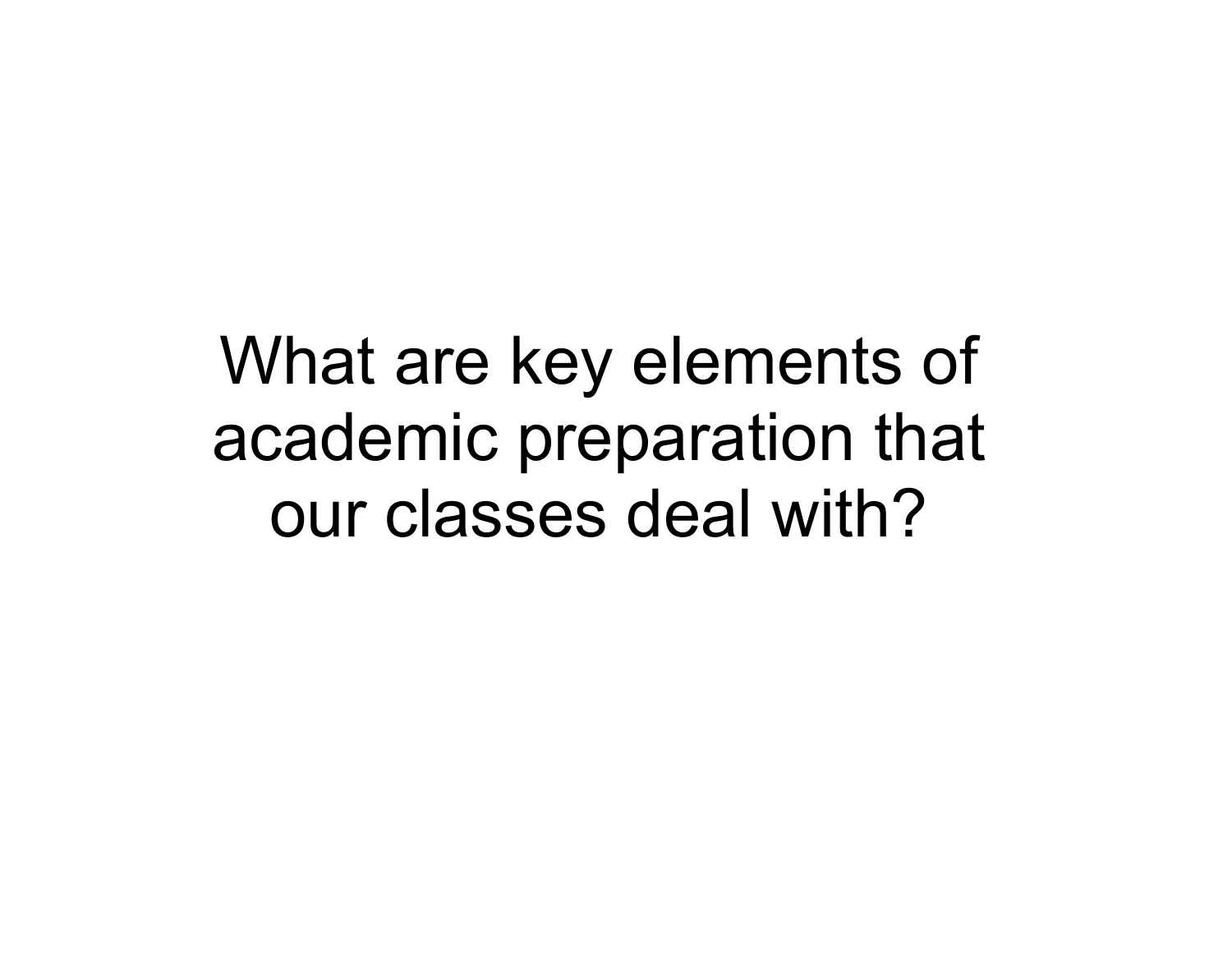## Preparation Curricula: common elements

- Academic Integrity
- Time Management
- Learning Styles
- Faculty Expectations
- Academic Reading
- Guest Speakers
- Note Taking
- Public Speaking
- Test Taking
- Teacher-Centered vs Learner-Centered Approach
- Academic Planning
- Exploring Campus Resources
- Reflective Writing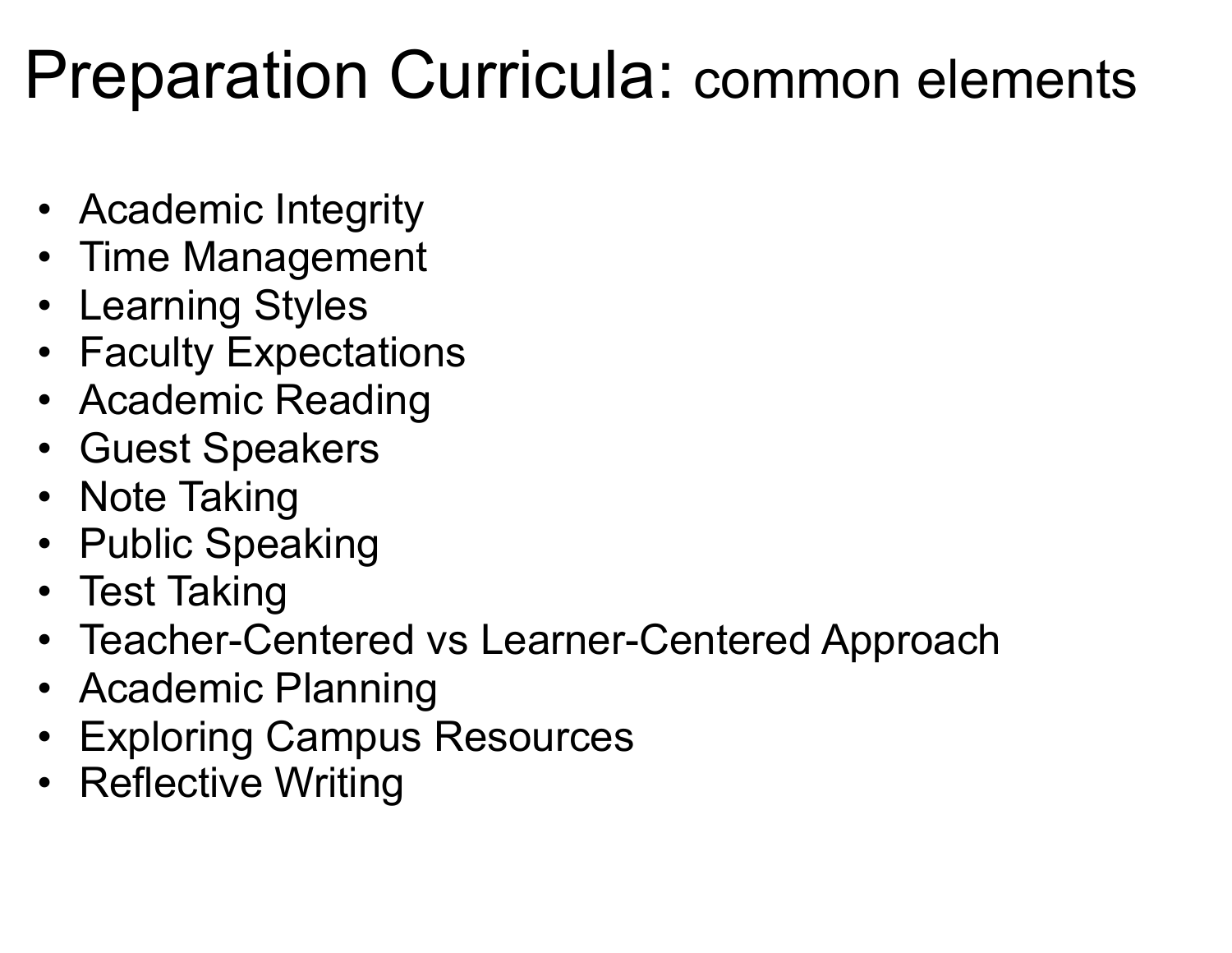### Pacific Lutheran University

Akane Yamaguchi Assist. Dir. of International Student Services Student Involvement and Leadership yamaguaa@plu.edu 253 535 8294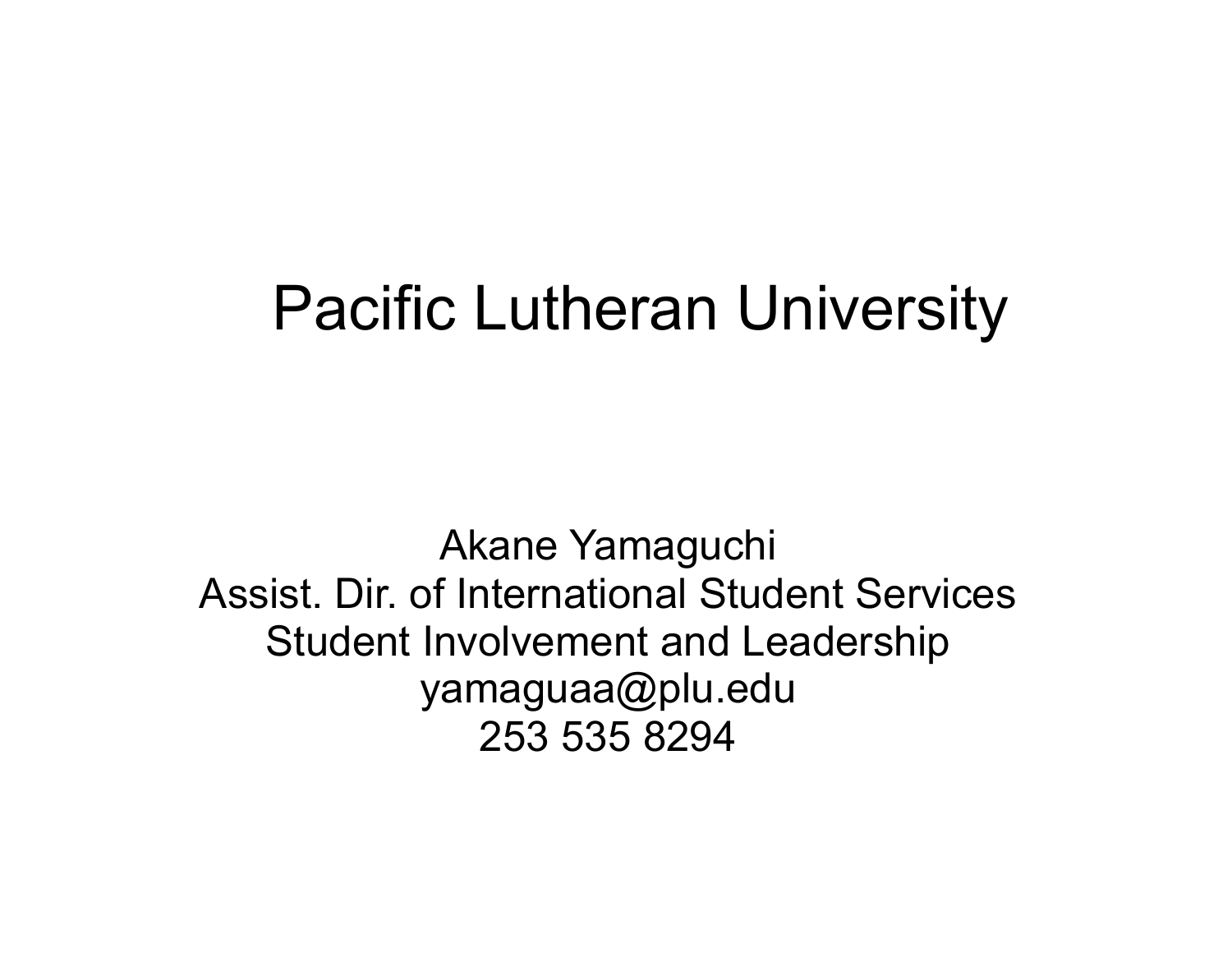# PLU Overview

- Private Master's (Liberal Arts & Professional Programs)
- Semester System
- Total Enrollment\*: 3,590 (63% female, 37% male)
- 6 miles south of Tacoma, WA
- 146 acre campus
- Faculty Student Ratio: 15:1
- Founded in 1890 by Norwegian immigrants
- Owned by Evangelical Lutheran Church in America

• \*2009-2010 academic year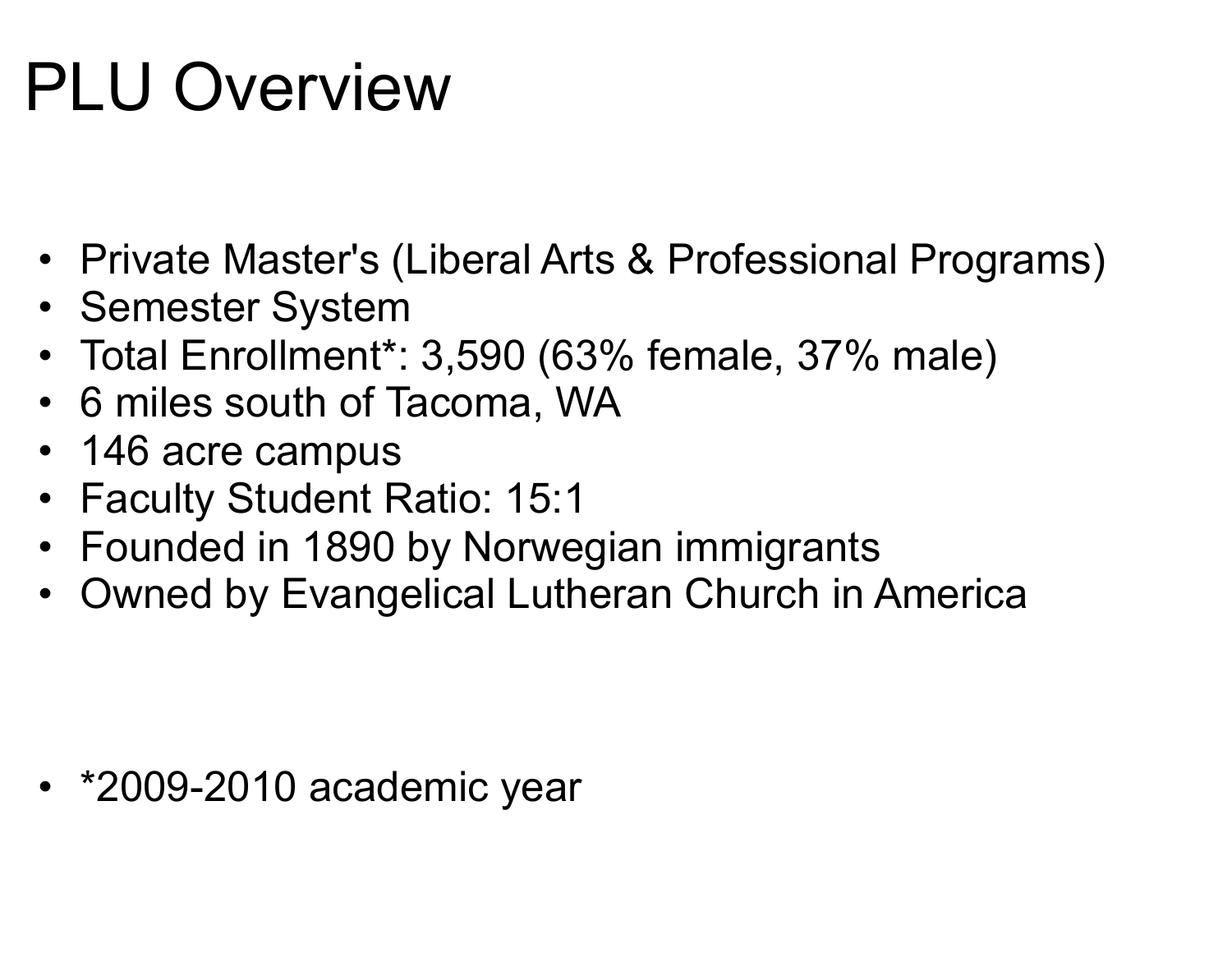# PLU International Numbers

International Student Enrollment:192 Numbers of Countries Represented: 28

Int'l Student Types:

- Transfer: 74
- First Year:70
- Graduate: 20
- Non-degree Undergrad: 10
- Non-degree Grad: 9
- Transition: 8
- Subsequent BA: 1
- OPT: 19

Top Countries of Origins:

- 1. Mainland China (72)
- 2. Norway(39)
- 3. Japan (14)
- 4.South Korea & Taiwan (8)
- 5.Vietnam (7)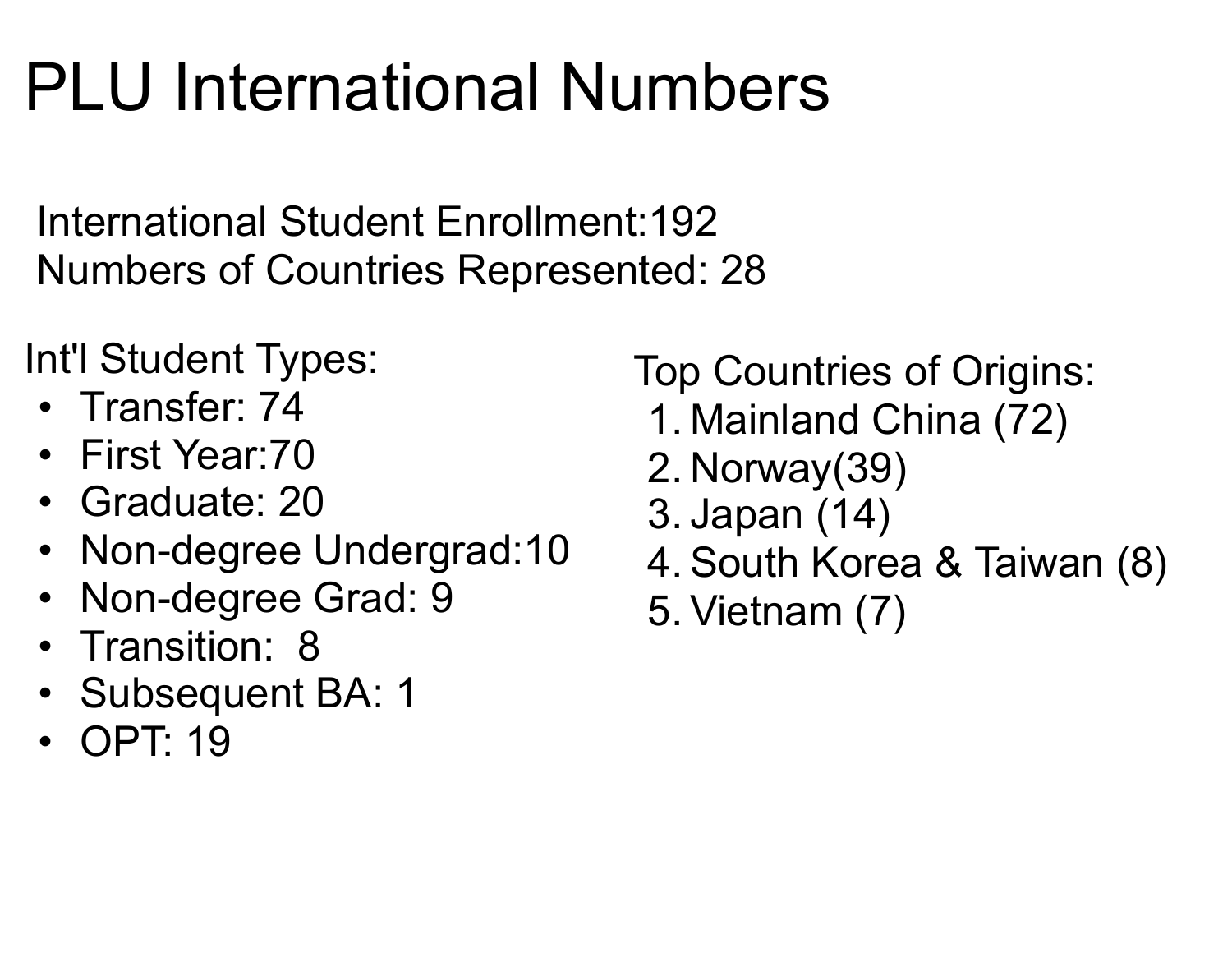# PLU's English as a Academic Purpose Program

- Transition Program:
	- o Phase 1
		- ALL Instruction Provided by Study Group, Inc.
	- o Phase II
		- **English Language Classes**
		- One 4 credit PLU Class
		- Psych 113 Class
- One phase is for one semester. Average completion time is one academic year.
- Holistic Approach to Assess Advancement.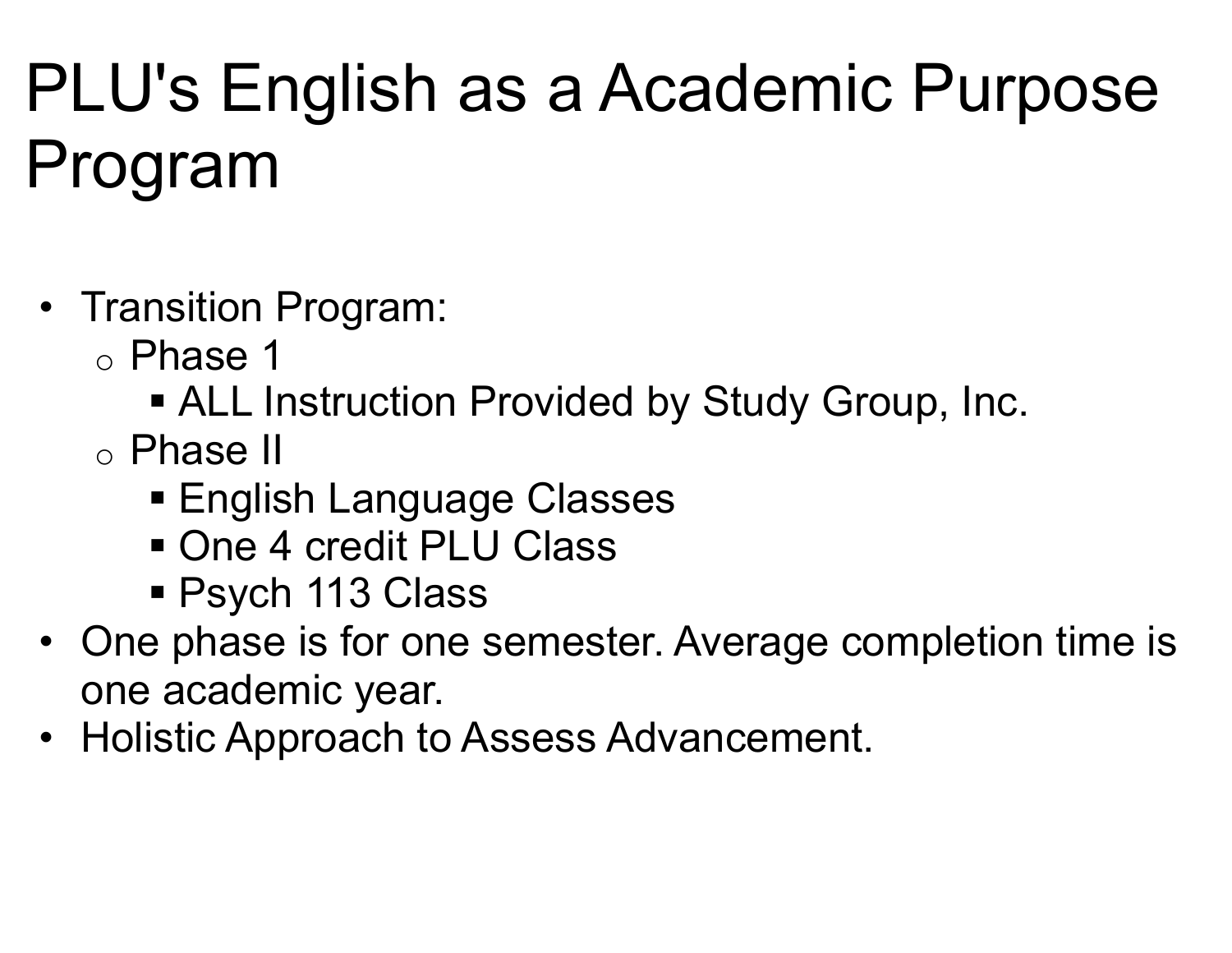# Psych 113

- University 101
- Open to All First Year Students
- 12 Sections
- Instructors: Student Affairs Administrators & Faculty
- Friday Labs
- Offers 1 Credit & Letter Grade
- Unique Themes:
	- o International Students
	- o First Generation Students
	- o Washington Achiever Scholarship Recipients
	- o Career Development
	- o Social Justice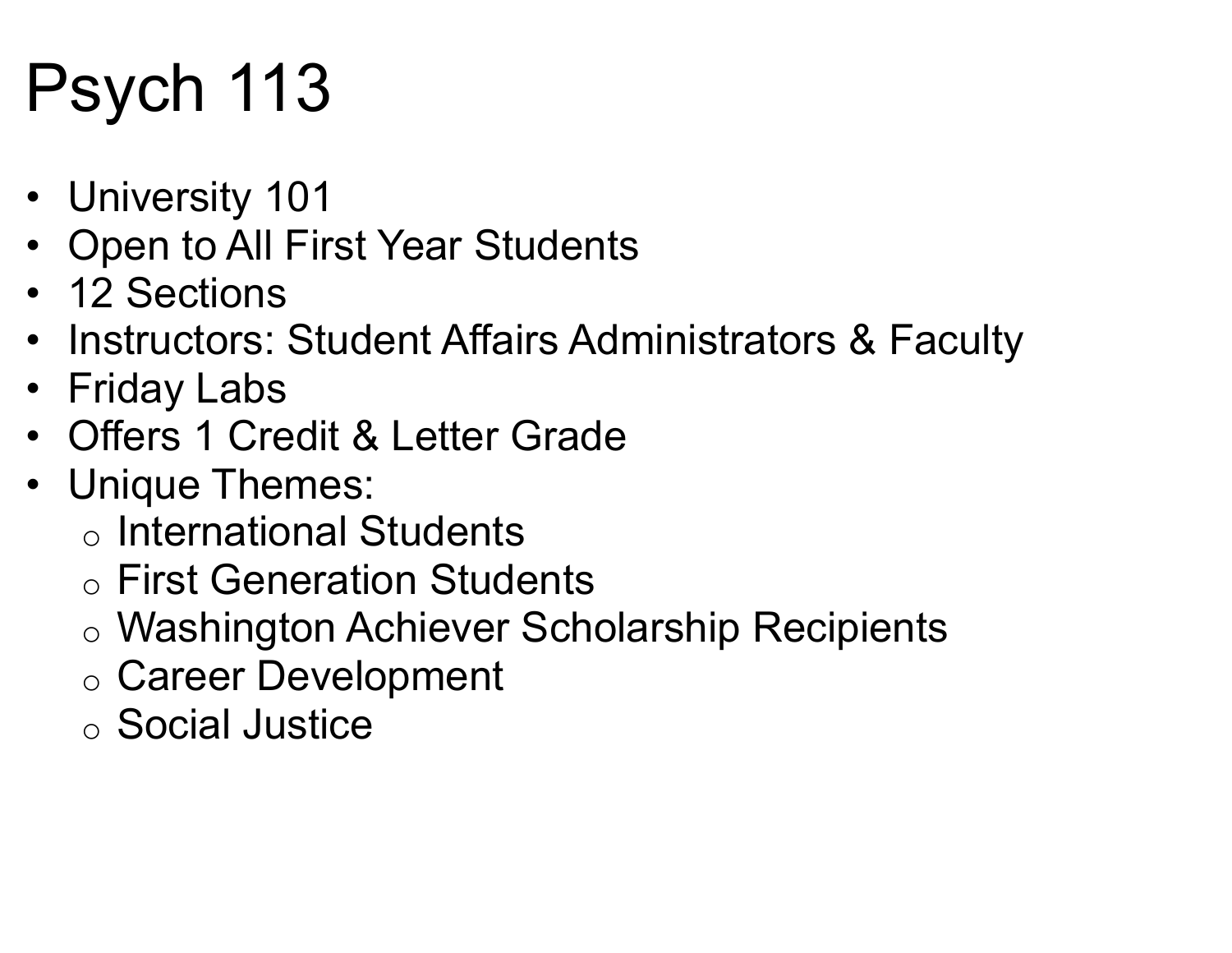## Psych 113 Section for Int'l Students

- Team Teaching
- Open to the following Population:
	- o Transition Phase II Students (since Fall 2008)
	- o First Year International Students (since Fall 2010)
- Fall 2010 Enrollment:
	- o 3 Transition Students (1- Taiwan, 2- Japan)
	- o 5 First Year Students (1- Jordan, 3- China, 1- India)
- Meet once a week/ 13 sessions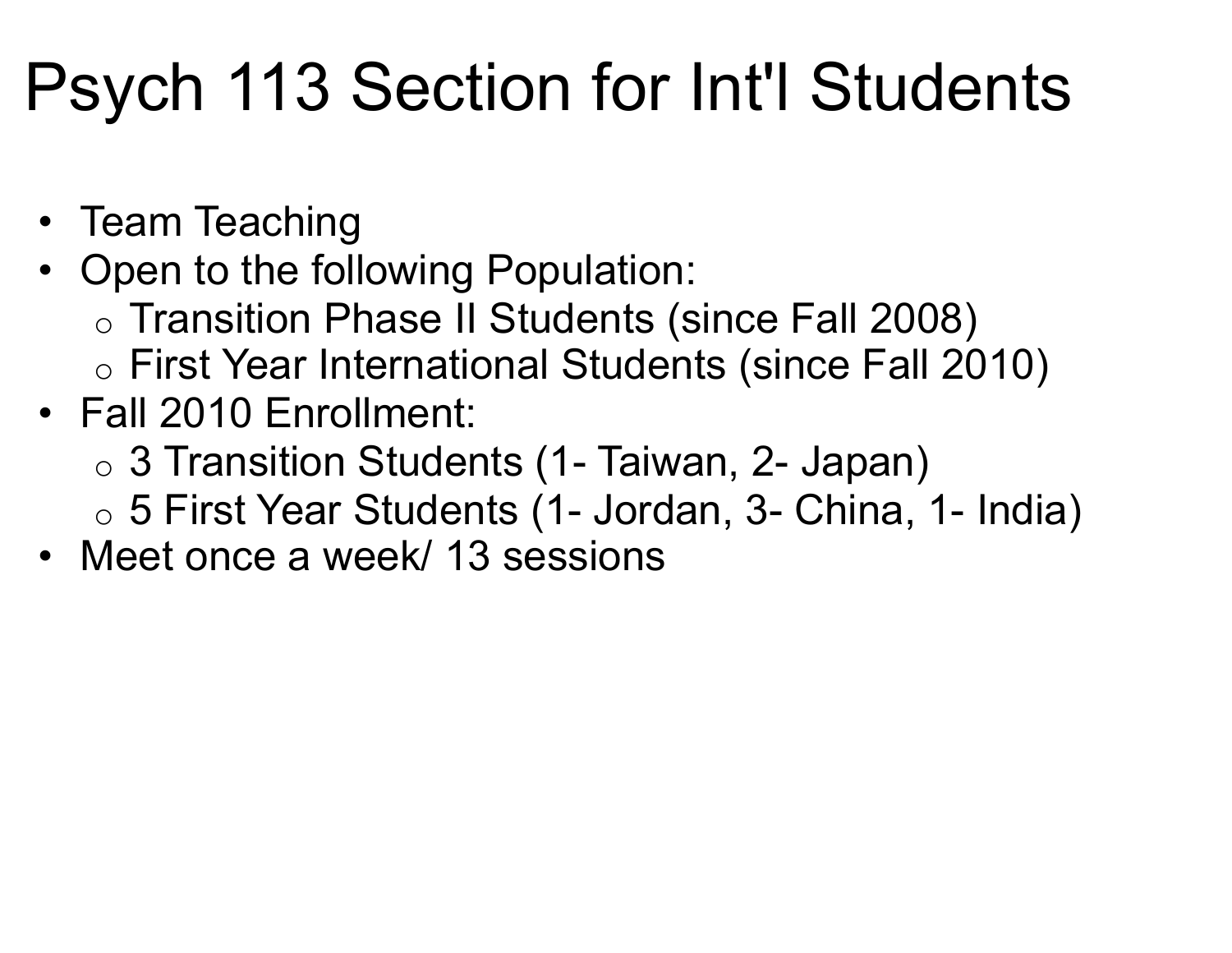## Course Objectives

For Students:

- Be introduced to numbers of tools and concepts to be a successful student.
- Practice: reflection writing, discussion and presentation skills.
- Enhance adjustment to the new environment (First Year Students).
- Increase readiness to matriculate to PLU (Transition Students).

For Administrators:

- Student monitoring and retention.
- Increase student engagement.
- Become a resource to faculty.
- Contribute to matriculation decision of transition students by learning about each students' challenges and strengths.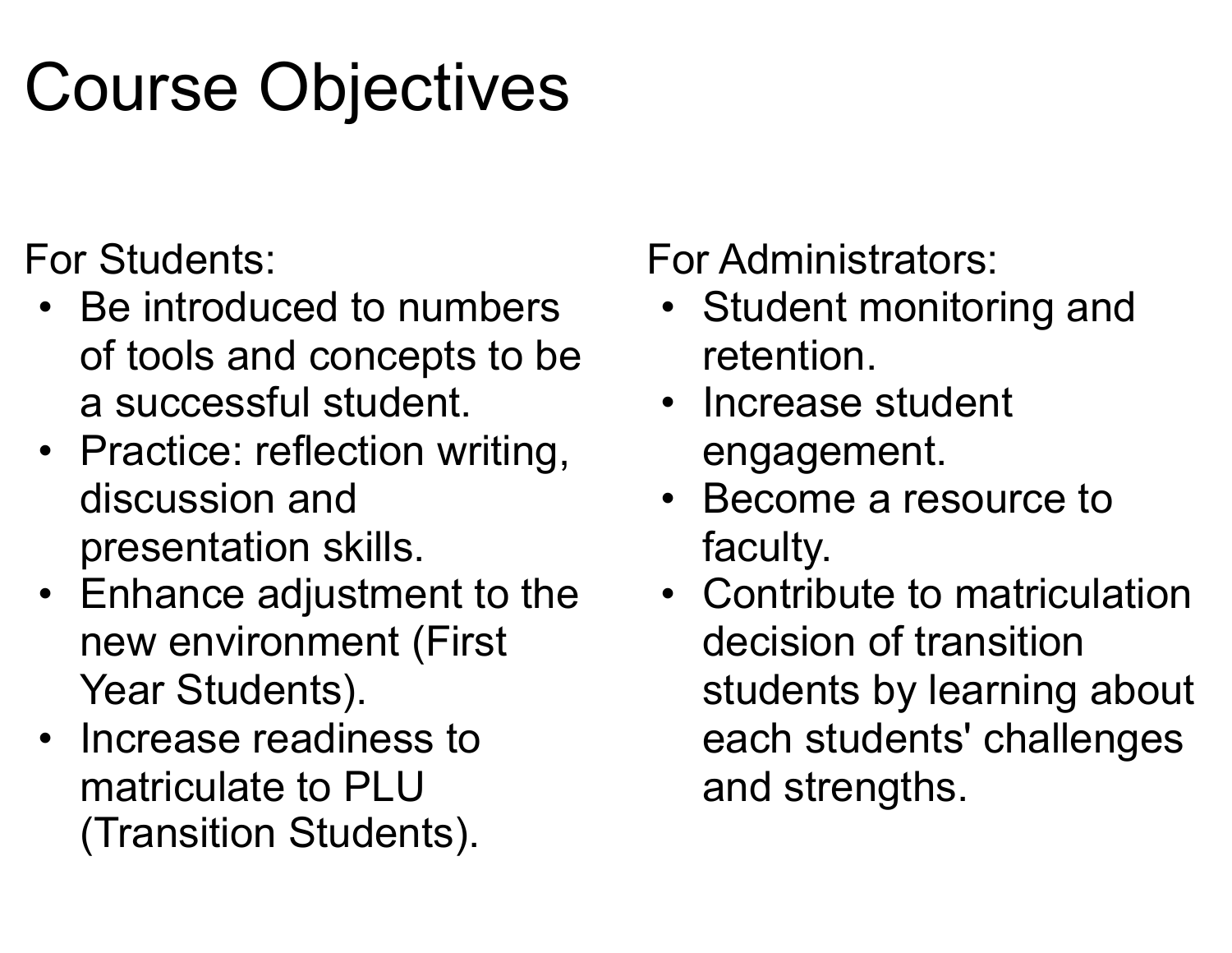# Highlights of International Student Psych 113 Class

- Sakai (Online Learning Management System)
- University Mission, Lutheran Heritage and Liberal Arts
- Participation in Out-of-Class Events
- Facilitate Class Discussion
- Two Individual Appointments
- Appointment if any mid-semester warning comes
- Panels of Peer Students
- Peer Feedback about PLU Classes
- Progress Reports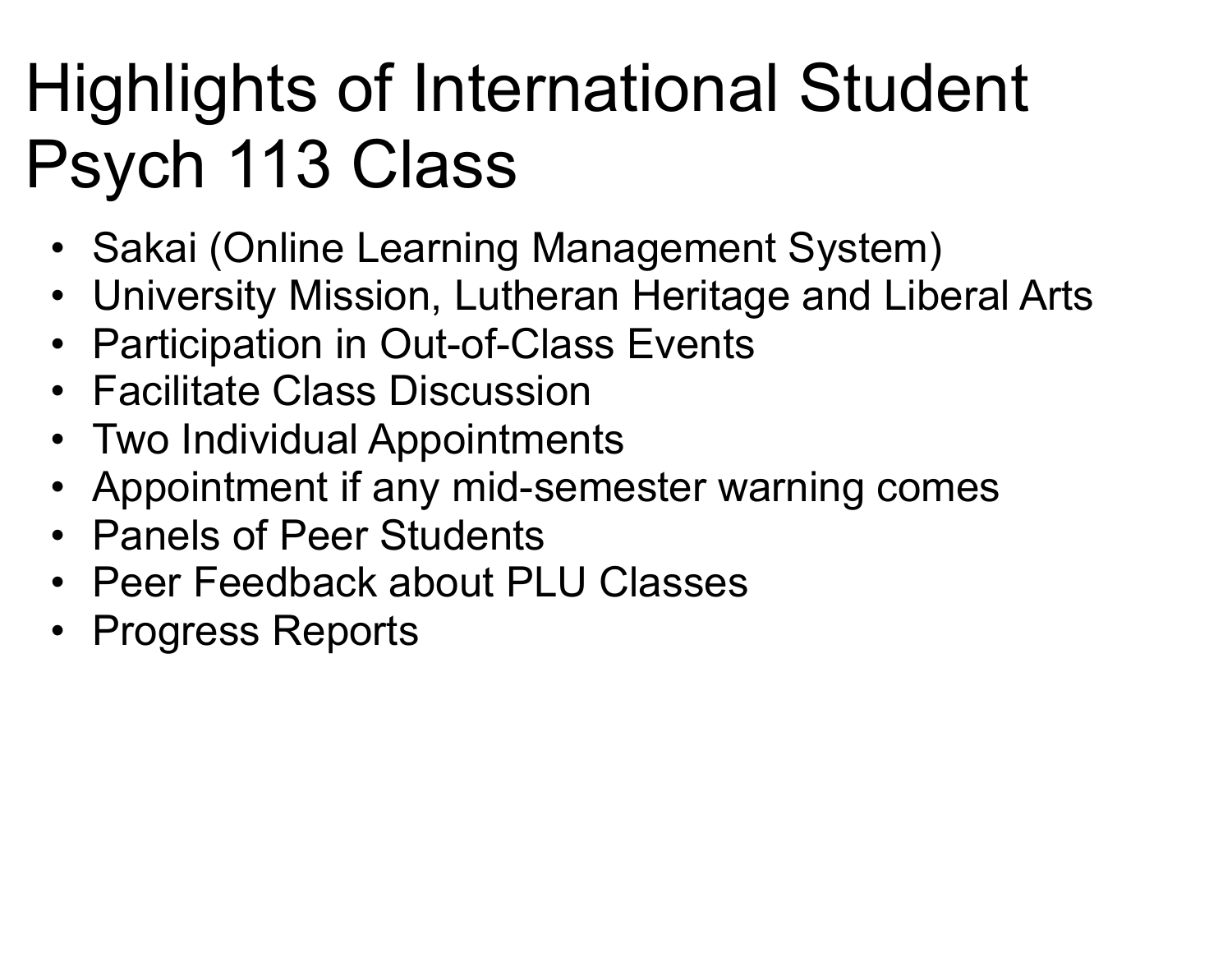### Fred Polinder SEVIS Coordinator

#### International Students & Scholars Affairs Western Oregon University Monmouth, OR

E-mail: polindef@wou.edu Ph: 503.838.8216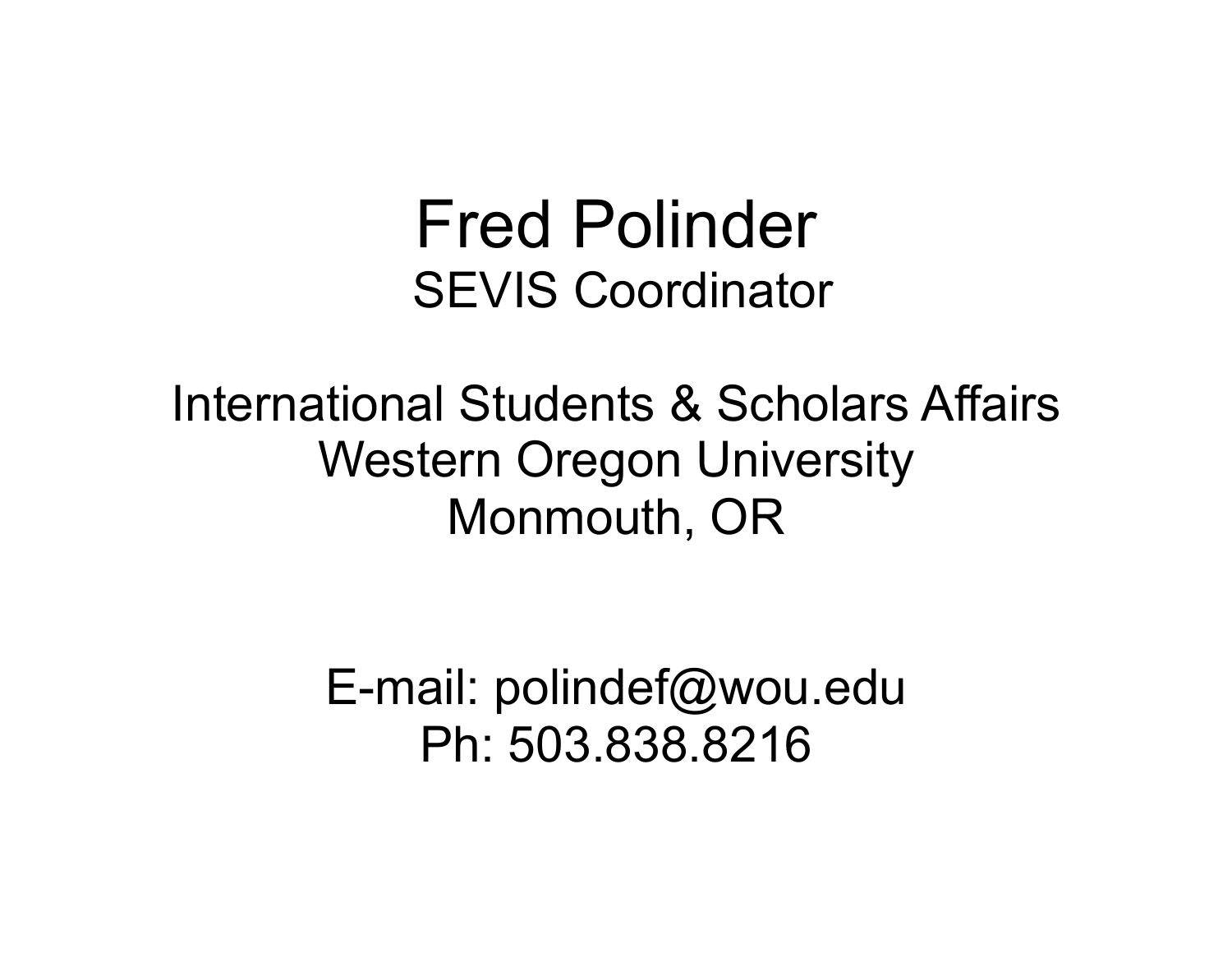## Western Oregon University

Total Students: 5,900

Total International: 350 Total IEP: 30

3 Most Popular programs of Study for International Students 1. Business, 2. Computer Science, 3. Economics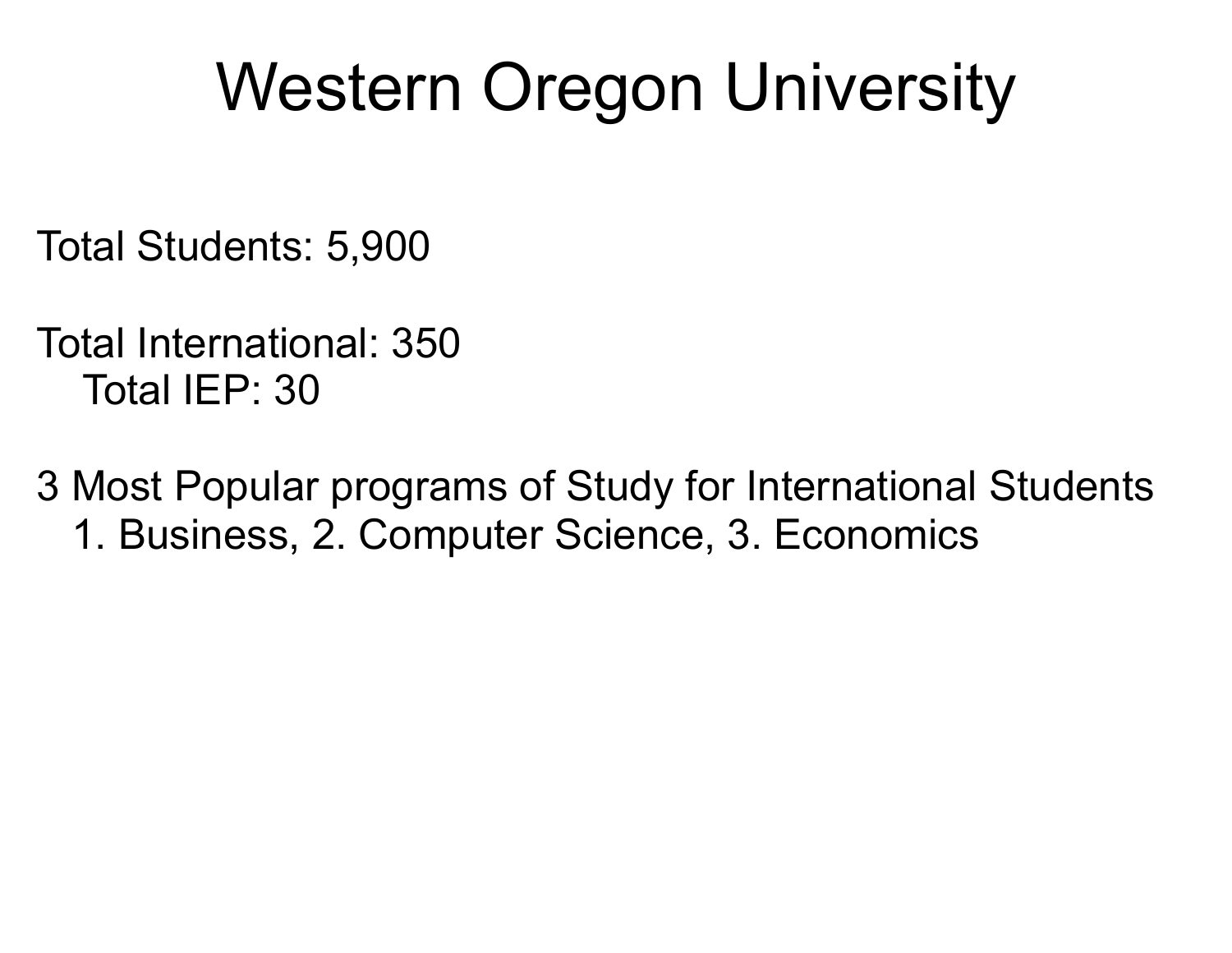# Western Oregon University

#### **Appealing qualities of WOU's IEP:**

- Affordability (IEP 2010-11 tuition is \$10,000, and annual living expenses approximately \$8,500)
- IEP Scholarship (\$1000, awarded following second quarter enrolled as regular student)
- Quick application turnaround time
- Conditional Admission into four-year programs
- TOEFL 500 pBT or 61 iBT to matriculate (Graduate 550/79)
- Small class size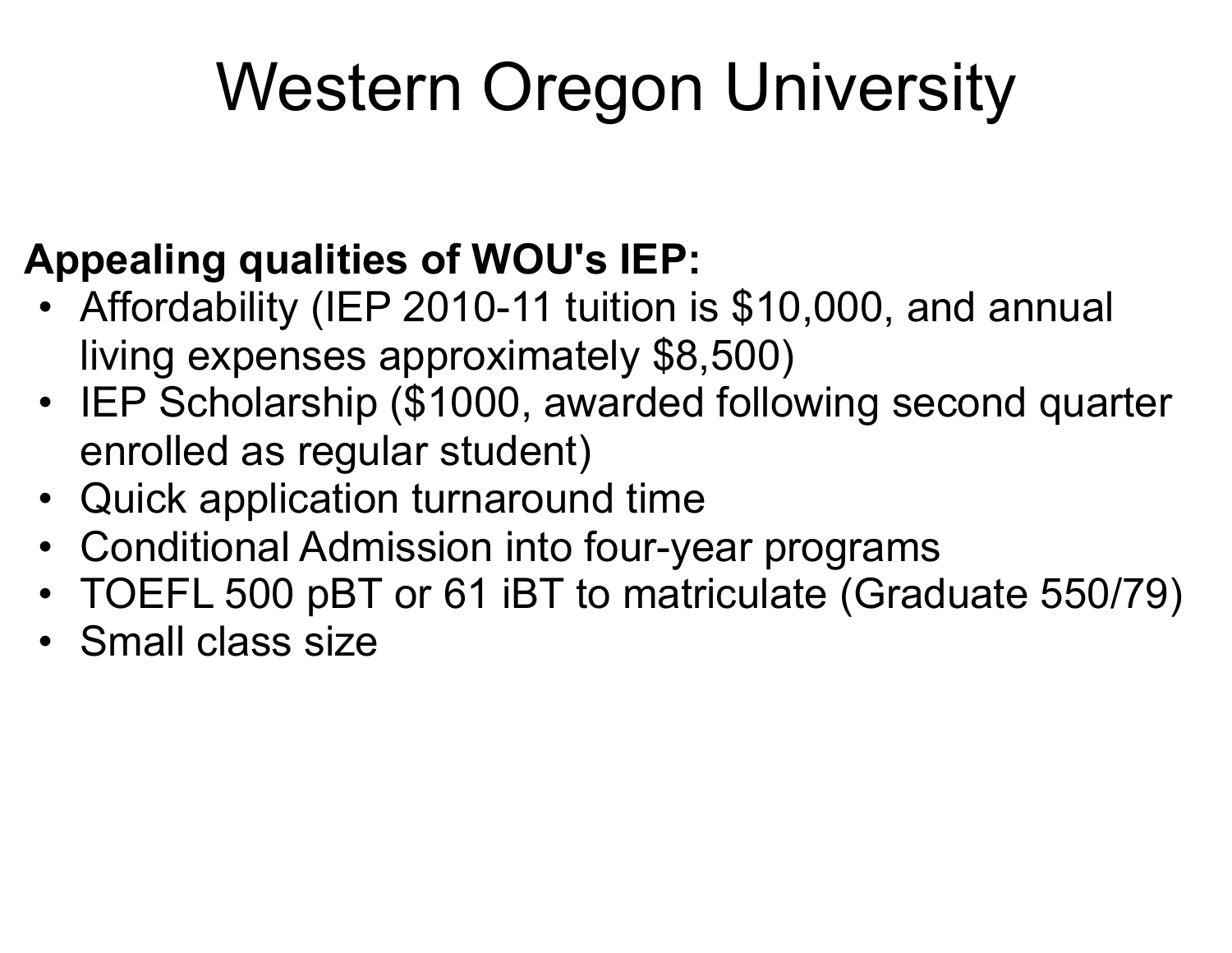# University Study Skills: IEP 040

- Instructor: Fred Polinder
- Intermediate level course (three levels in program)
- Two classes per week for 10 weeks (quarter system)
- 3 credits
- Letter-graded (must get a C to pass)
- "Elective" course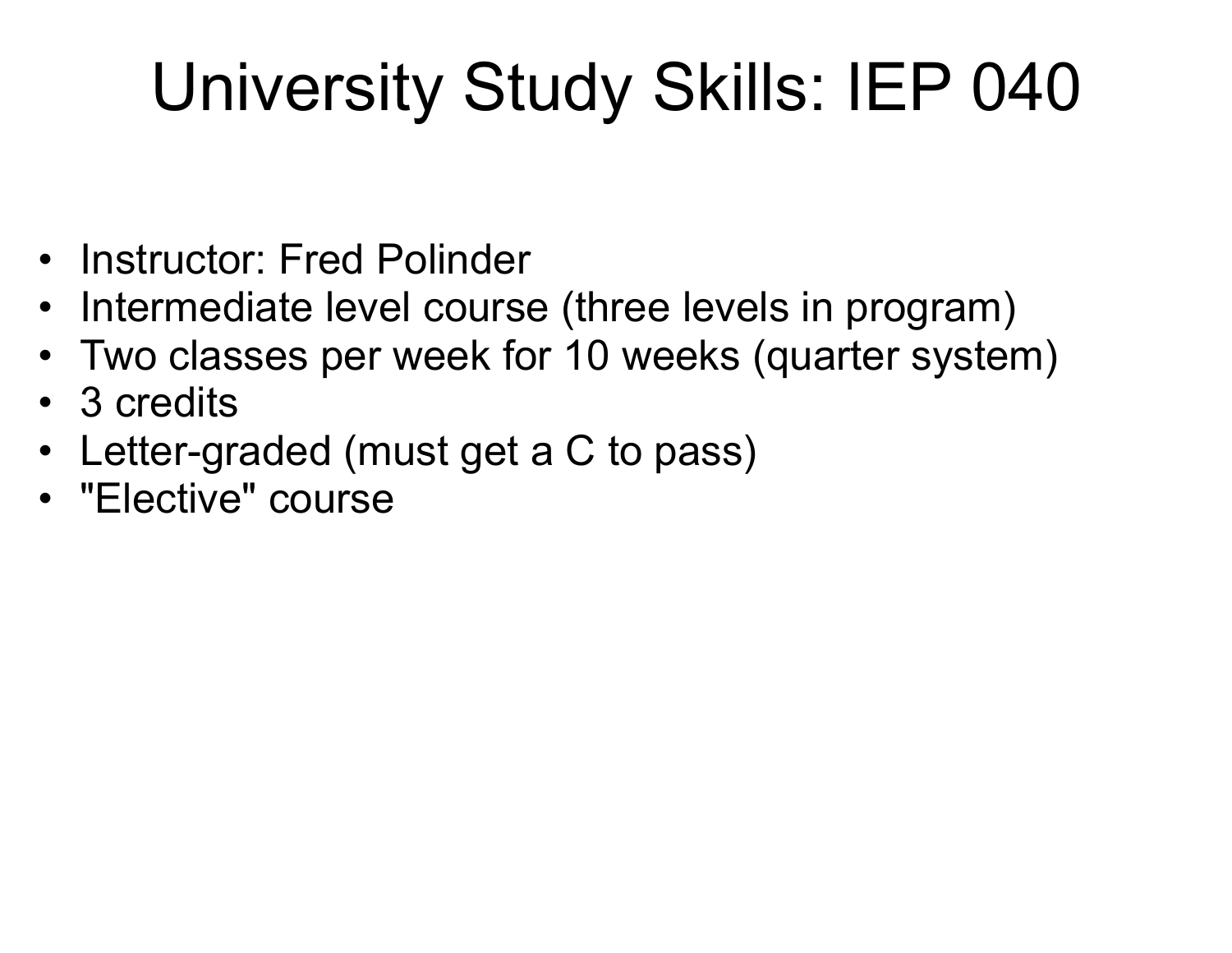## Overview of IEP 040 curriculum

- **Core Themes/Objectives:**
- Skill Development
- Understanding Transition and Expectations
- Individualized Academic Learning Plan/Contract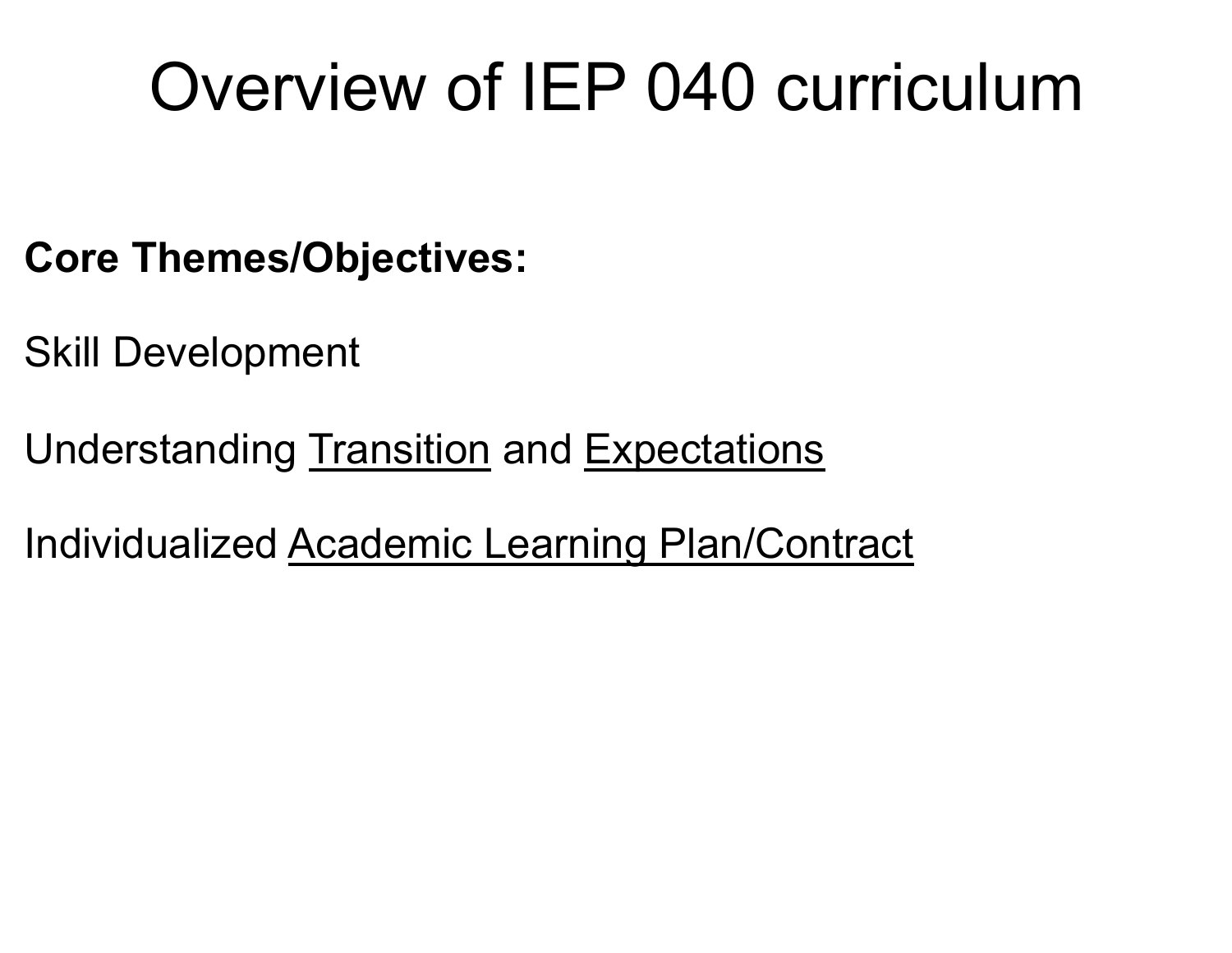# Transition

### Clarifying the transition of moving from ESL-level learning to university-level learning

(for example)

FROM: Purpose of writing assignments is to demonstrate correct use of grammar and vocabulary, etc.

FROM: Taking notes during class is often an exercise to develop the skill of note taking

FROM: Autonomy in learning is fairly low

TO: Purpose of writing assignments is to demonstrate understanding of course content

TO: Taking notes during class is essential in order for gaining new content

TO: Professors expect more independence of students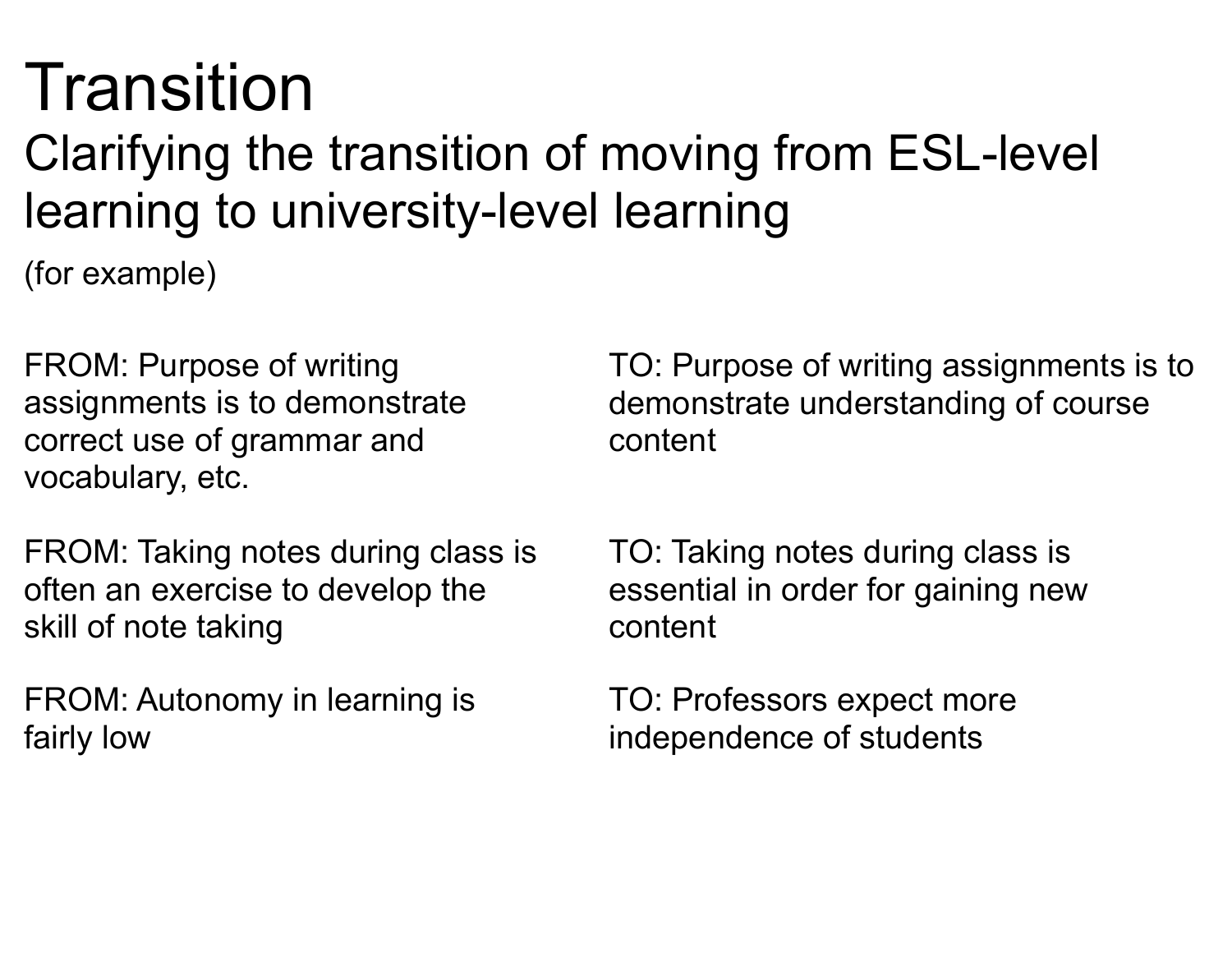### **Expectations**

Matching students' expectations with those of the campus community

Reflective questions addressed throughout the course:

- 1. What expectations do you have of (a) yourself as a learner, (b) American higher education and (c) the Western Oregon University community?
- 2. What expectations does the WOU community (professors, staff, fellow students and local residents) have of you?
- 3. What strategies, knowledge, and attitudes can you apply to your learning so that your expectations will match the expectations of the WOU community?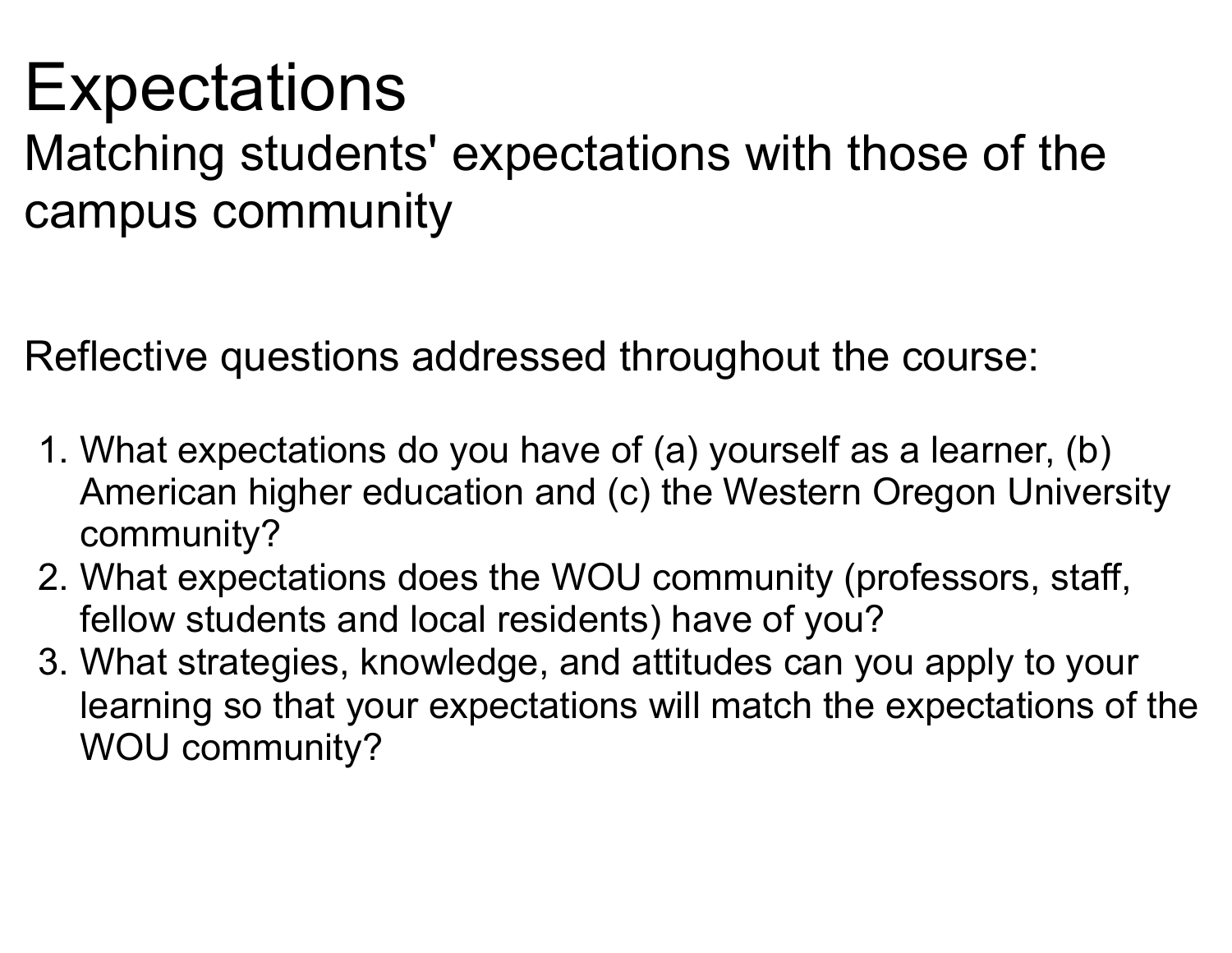## Elements of the Academic Learning Plan/Contract

- Assessment of current Academic Situation
- Overview of Academic Goals
- Explanation of Specific Goal #1
- Listing of learning strategies and activities needed to achieve that specific goal and that have measurable Specific Goal #2 Specific Goal #3 (as many as student feels are neccessary)

Student signature stating that they take responsibility to follow through with the PlanContract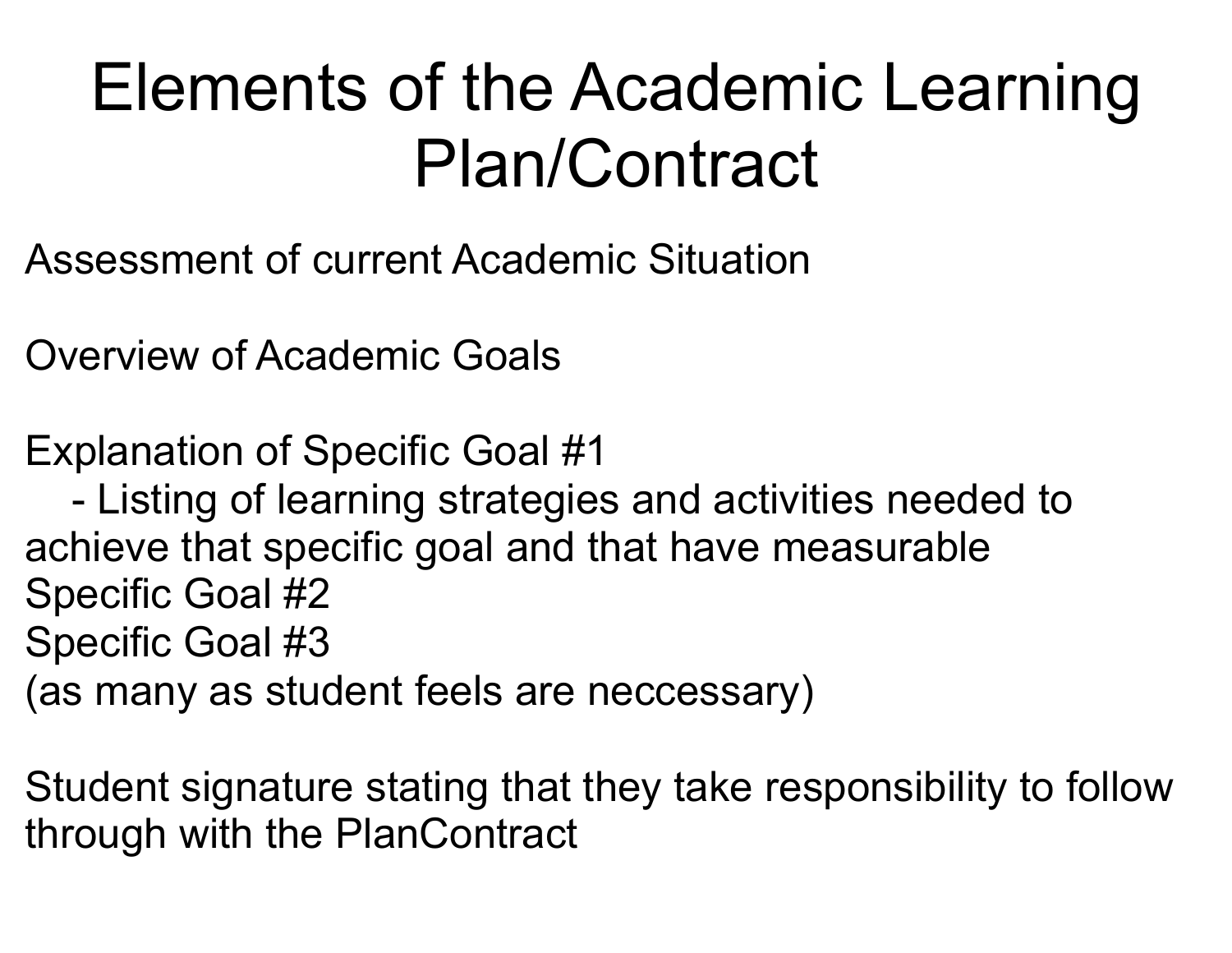## Overview of IEP 040 at WOU

#### **Assignments and Percentage of Grade:**

Attendance (20%) Participation (20%) Individual Academic Learning Plan/Contract (10%) Resume & Cover Letter 10% Research Paper Outline (10%) Two Class Presentations (10%) Ten Weekly Online Posts (10%) Five Quizzes (10%)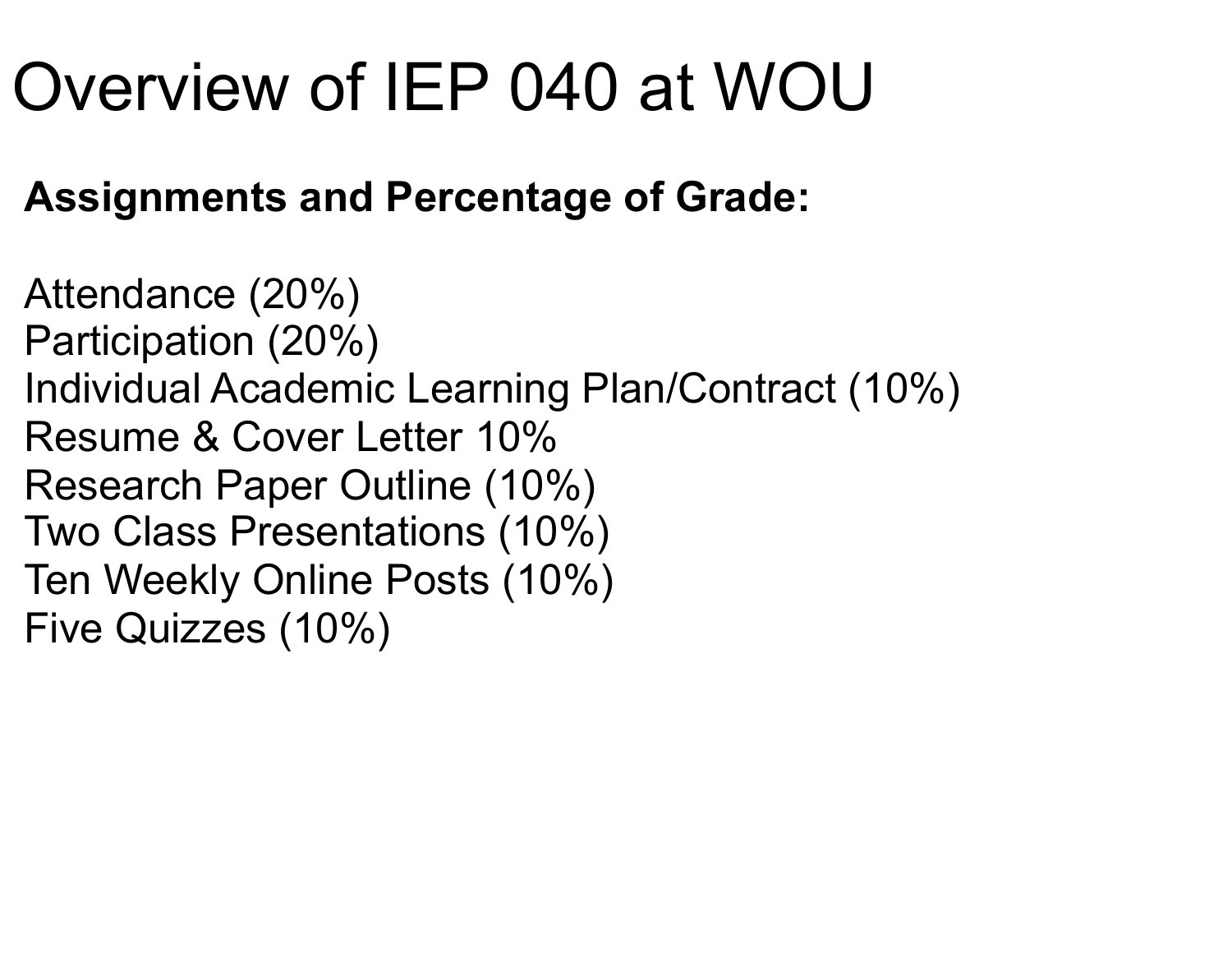# Using Moodle for IEP 040

ADVANTAGES:

- weekly On-line Post assignments (due Sunday night) effectively facilitates reflection of transition and expectations each week
- handouts, content and directions are centrally located and easy for students to find, requiring less printing

DRAWBACKS:

• students who are less motivated tend to visit site less and fail to complete some weekend Online Posts. Makes tracking their progress more difficult.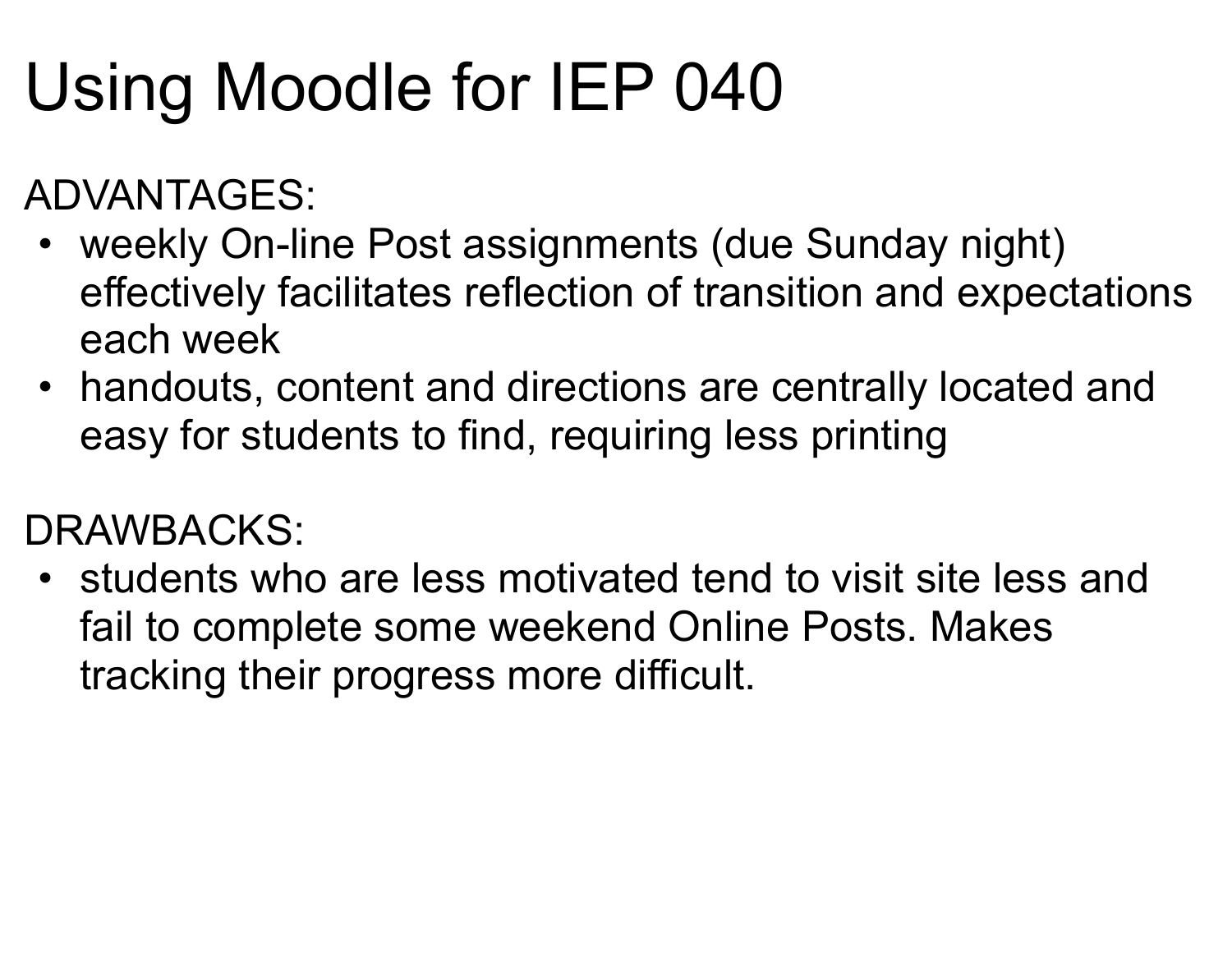## Topic for Brief Discussion

Does your program use your institution's LMS (Learning Management System) for IEP courses?

What advantages and disadvantages have you found in using one?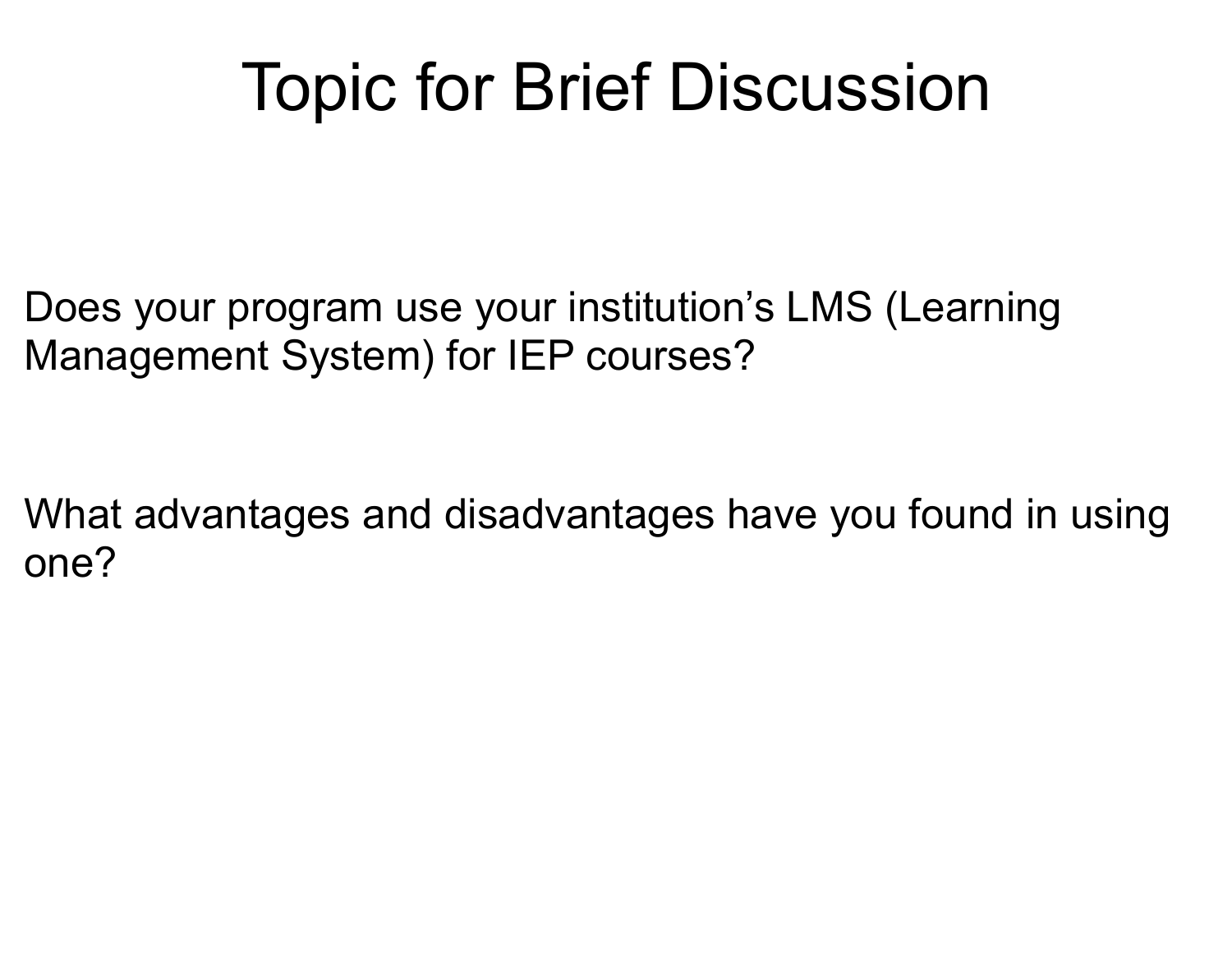### Chemeketa Community College Salem, Oregon

 Prepared by Sheila Mullooly Chemeketa Language & Culture<br>Institute Coordinator<br>sheila.mullooly@chemeketa.edu<br>(503)315-4290 sheila.mullooly@chemeketa.edu<br>503)315-4290<br>Delivered by Jennifer Falzerano, Director of<br>International Programs Lane Community College, previously Coordinator of retention services at Chemeketa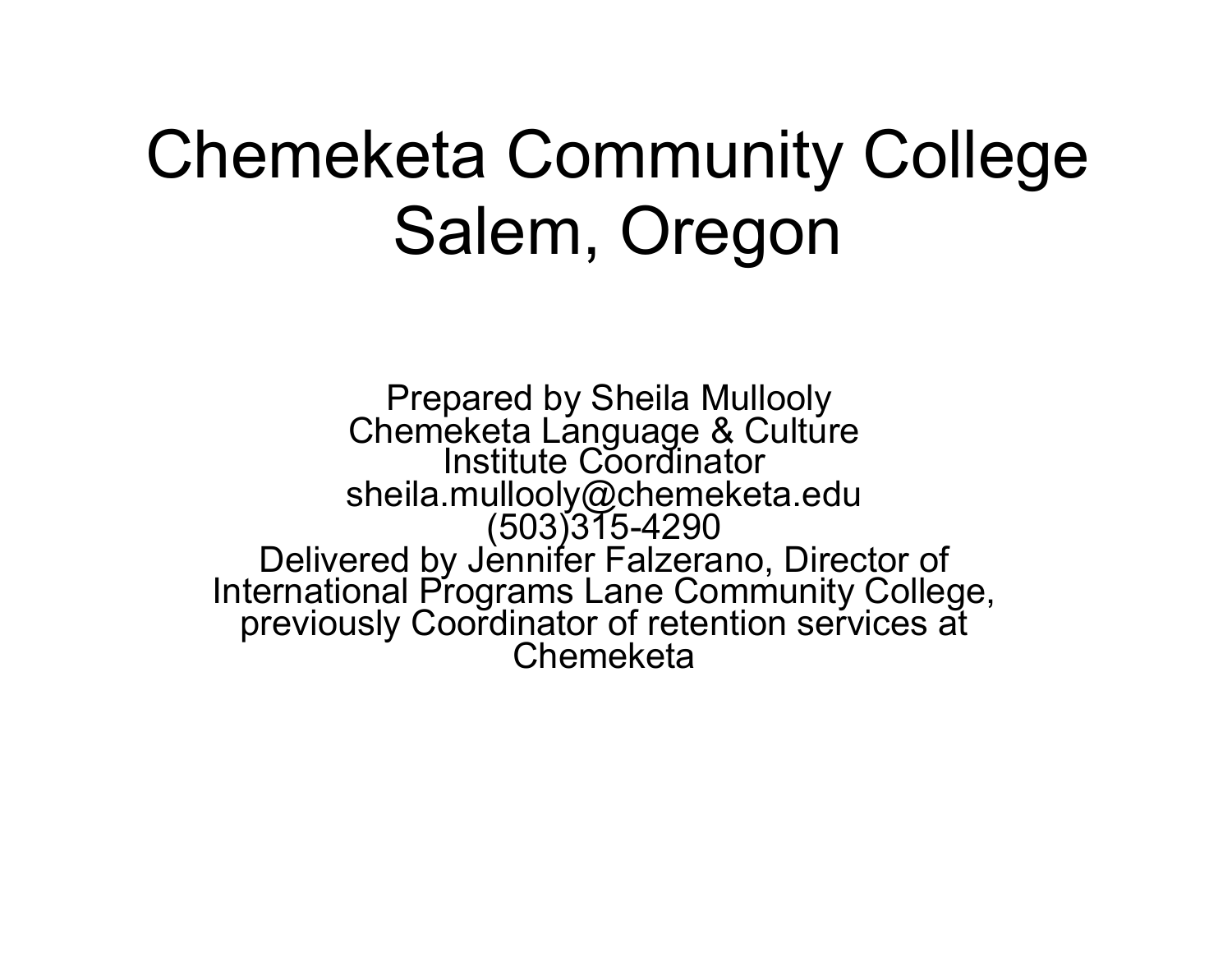# Chemeketa Community College

Total Students: 7,000-10,000 full-time, 40,000-50,000 parttime

Total International: approx.53

Total ESL: 43

Programs of Study: Business, Accounting, Engineering (AAOTs)

Appealing qualities of CCC

Supportive, Friendly Environment

**Affordability** 

Small Class Sizes

Conditional Admission into 2-year programs

2+2: Transfer Degrees

Home Stay Program

Service Learning

Retention Activities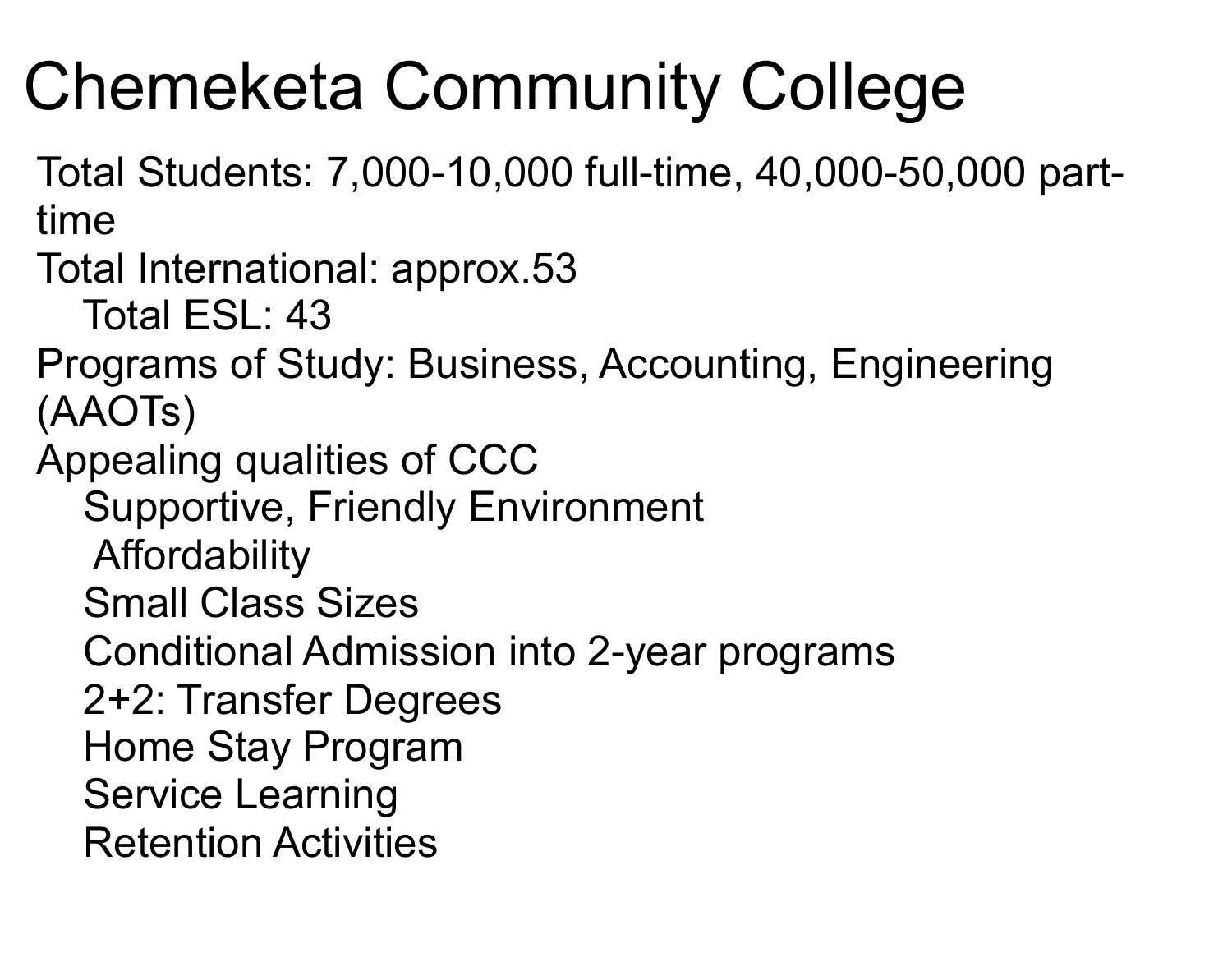## Chemeketa Community College

Appealing qualities of CCC: Supportive, Friendly Environment Affordability Small Class Sizes Conditional Admission into 2-year programs 2+2: Transfer Degrees Home Stay Program Service Learning Retention Activities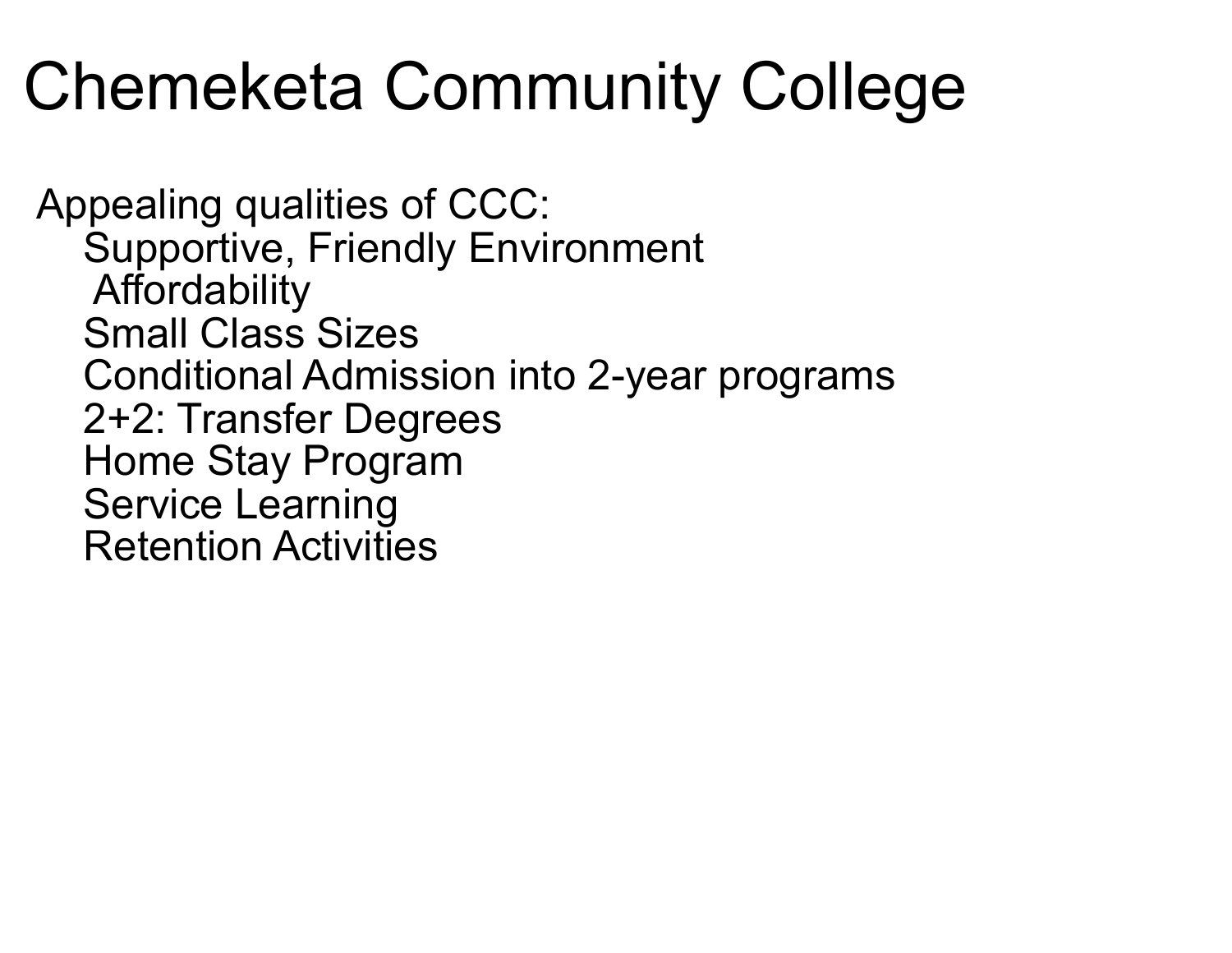## Holistic Orientation & Advising

New Student Orientation

Counseling and Guidance Courses

Advising Week

On-going Advising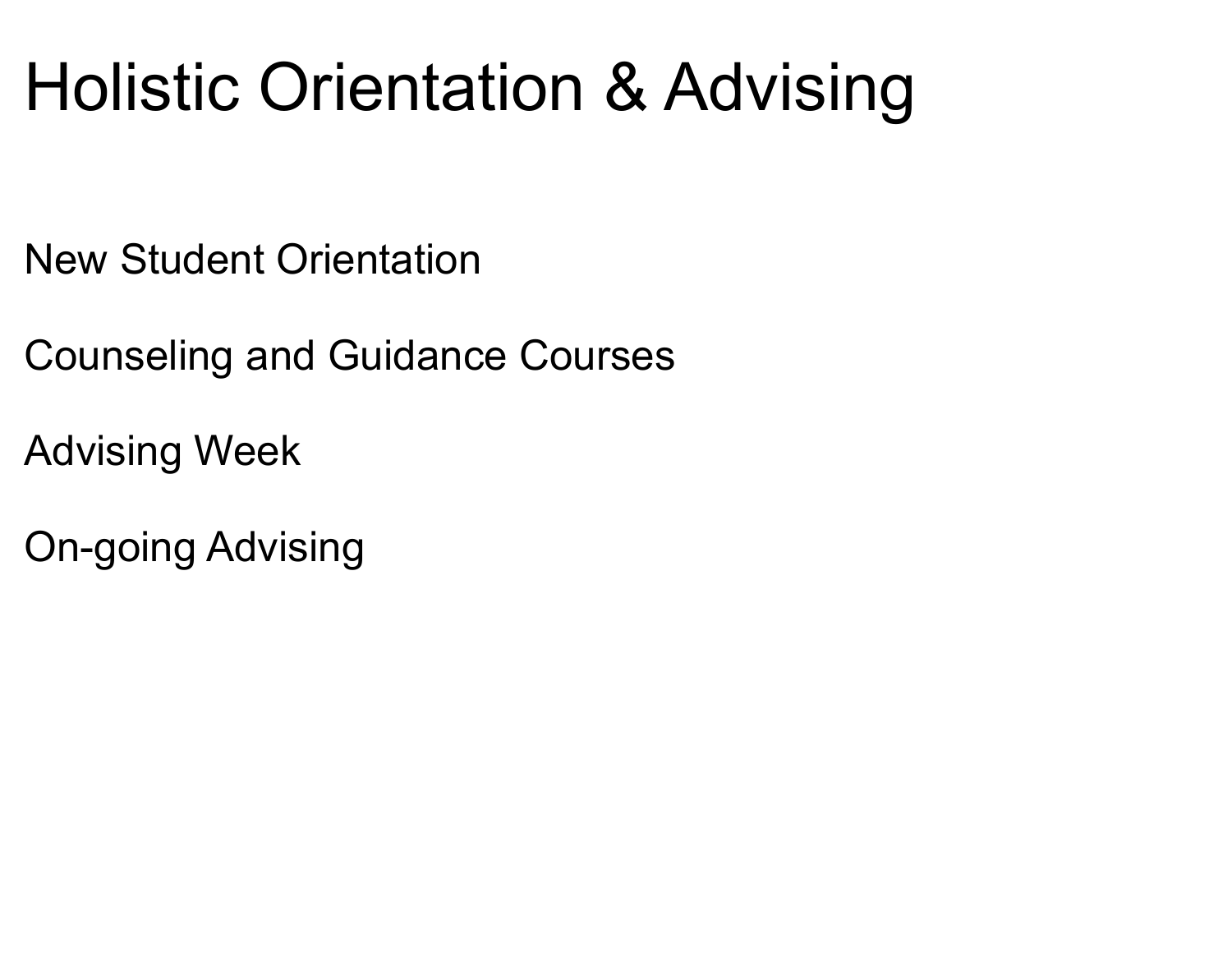## CG Courses

- CG102A New F-1 Orientation
- CG102B
- CG103
- FYE On Course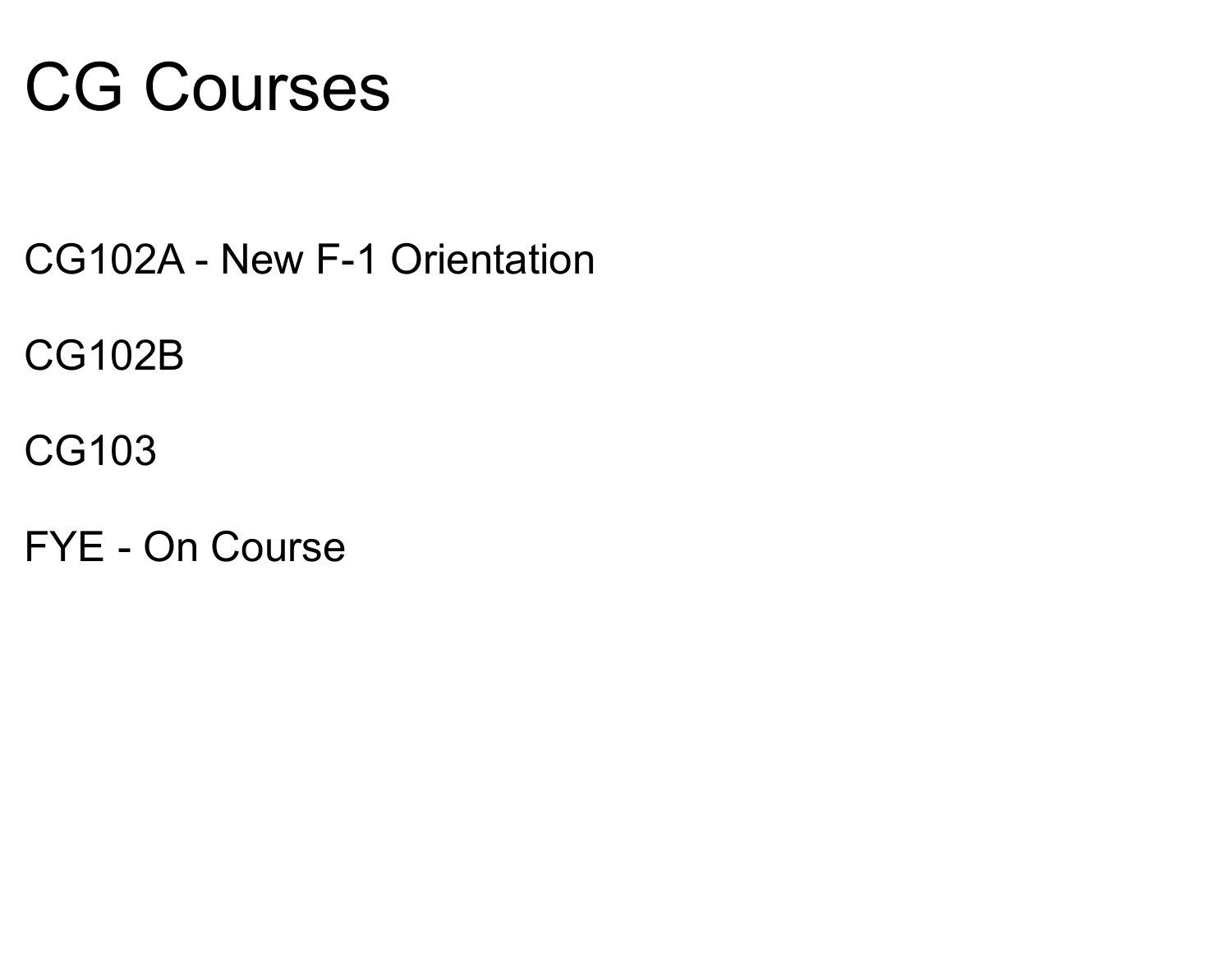#### Counseling and Guidance Course Content

- American Culture
- American Classroom **Culture**
- Culture Shock
- Policies and Procedures
- College Resources
- Individual Planning
- Resources for Learning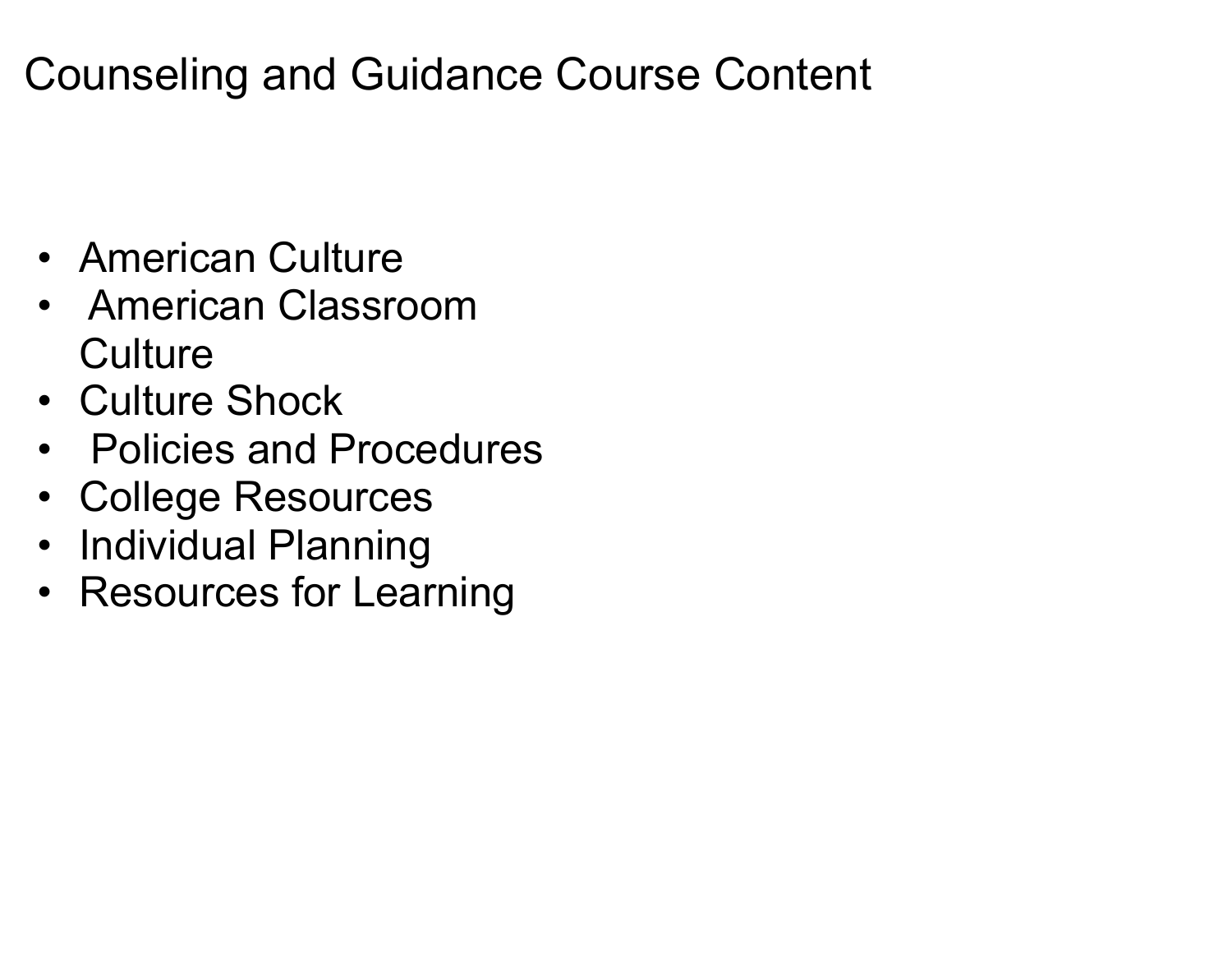## International Student Success Program

- Culture of Expectations
- Warning & Contracts
- Tutoring Sessions
- Advising Sessions
- 3 Strikes & 1 Appeal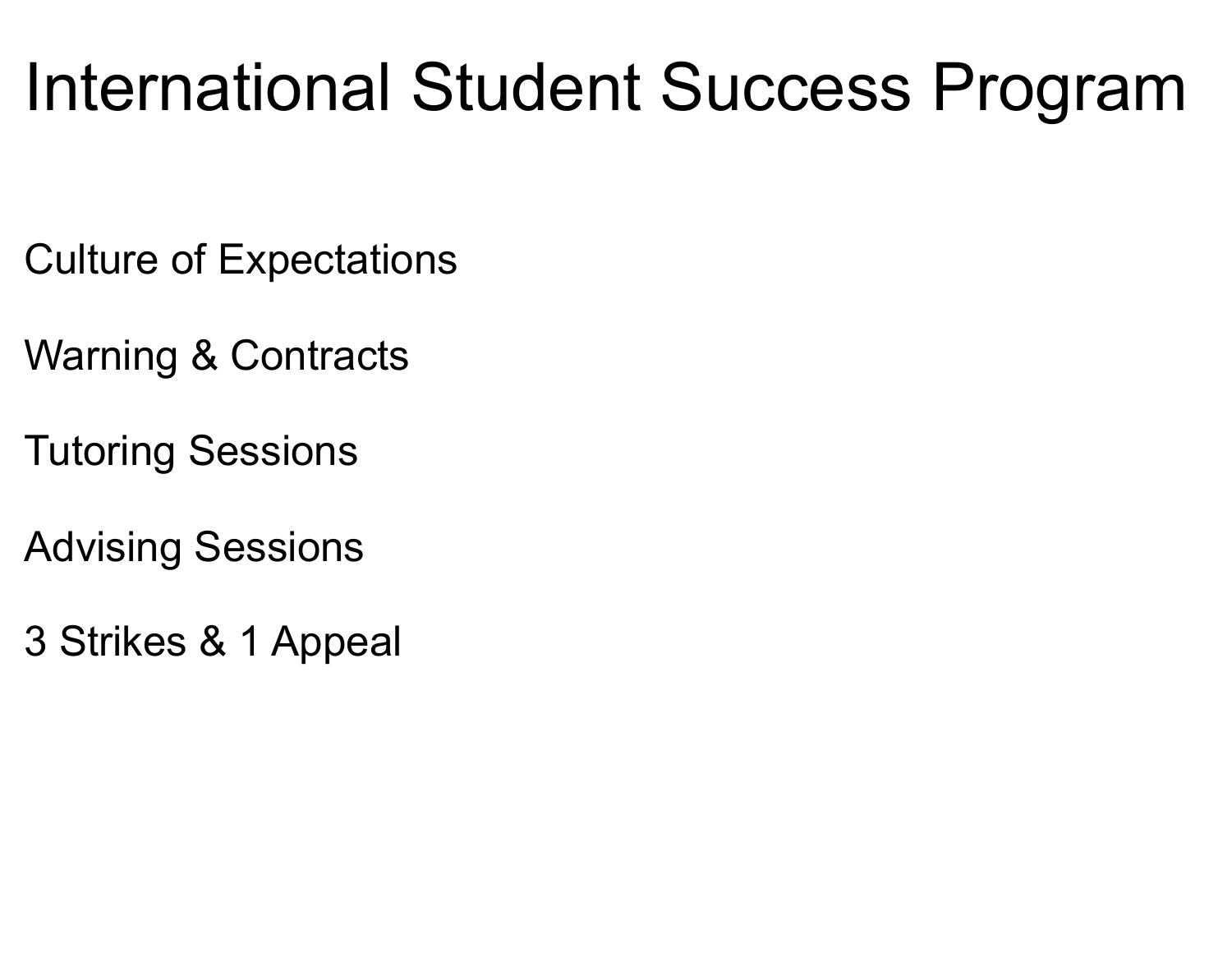## Student Success Program Stats

Program Participants Control Group

- # participants: 30 42
- average age: 23.1 26.5

gender: 17% female 48% female 83% male 52% male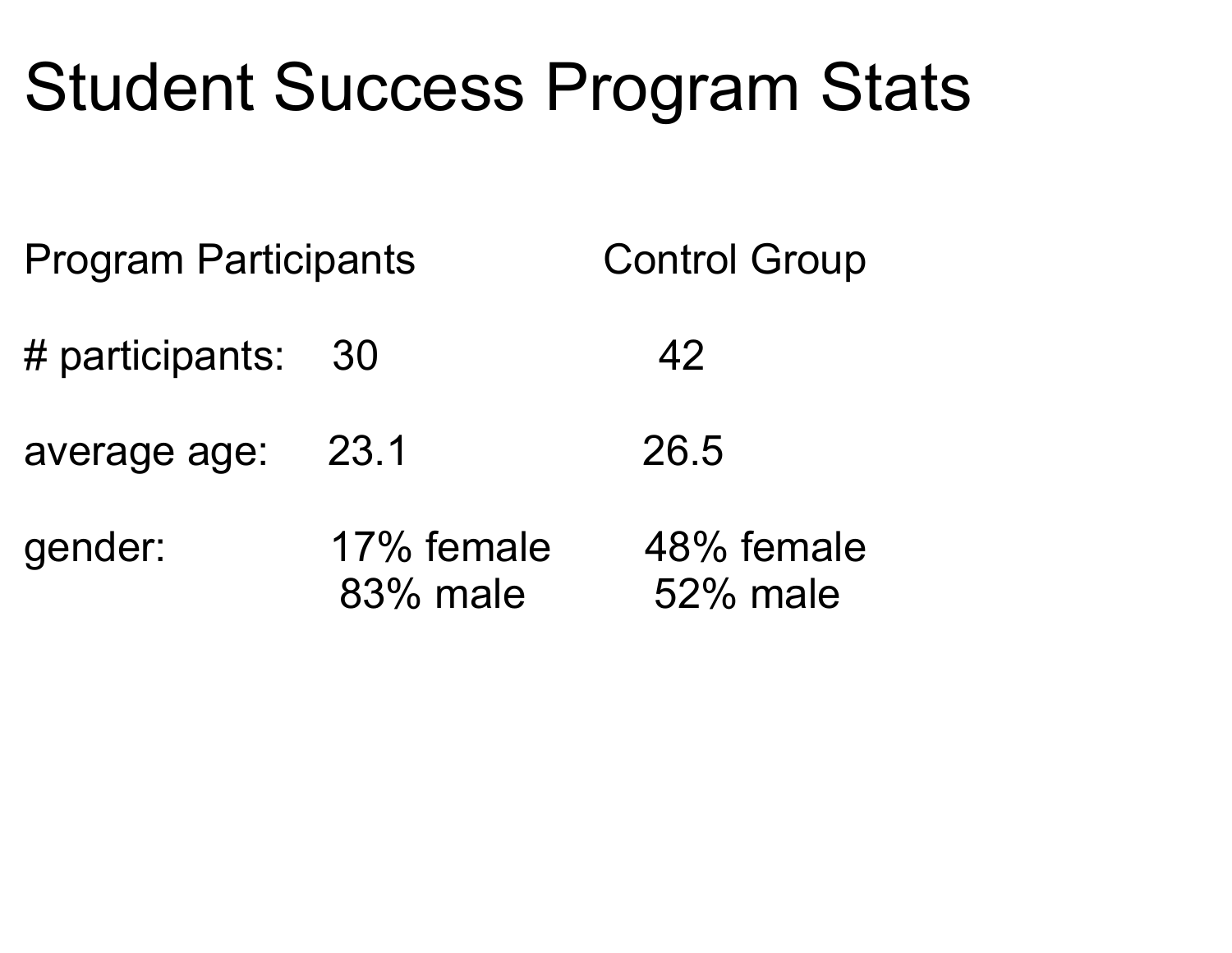## Student Success Program Stats

Program Participants Control Group

Chile 1 China 4 7 Congo 1 India 1 Japan 2 11 Kenya 1 Korea 2 9 Kuwait 3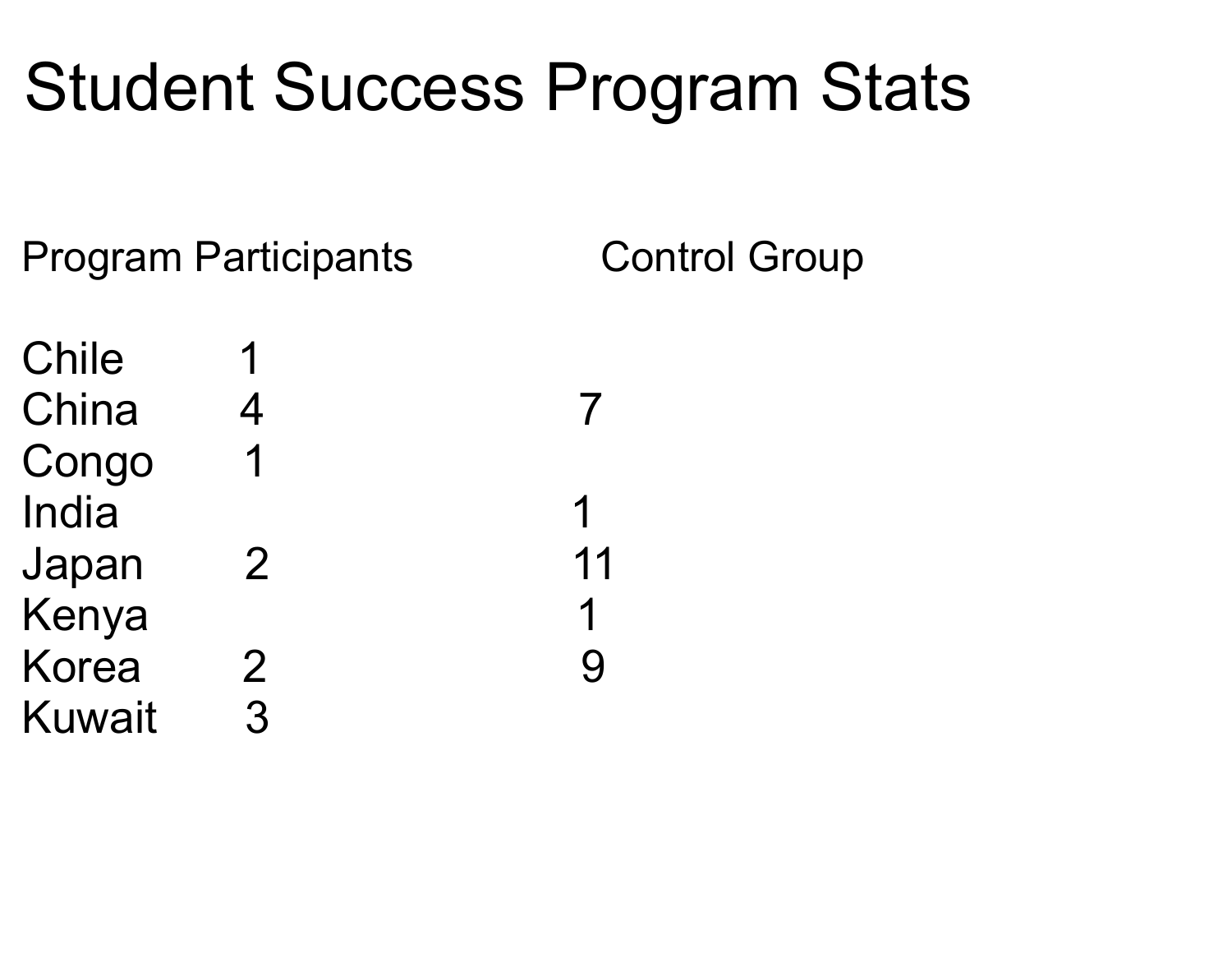## Student Success Program Stats

Program Participants Control Group

Malaysia 1 Mongolia 1 Portugal 1 Saudi Arabia 15 2 Slovakia 1 Taiwan 4 Turkey 1 Vietnam 1 3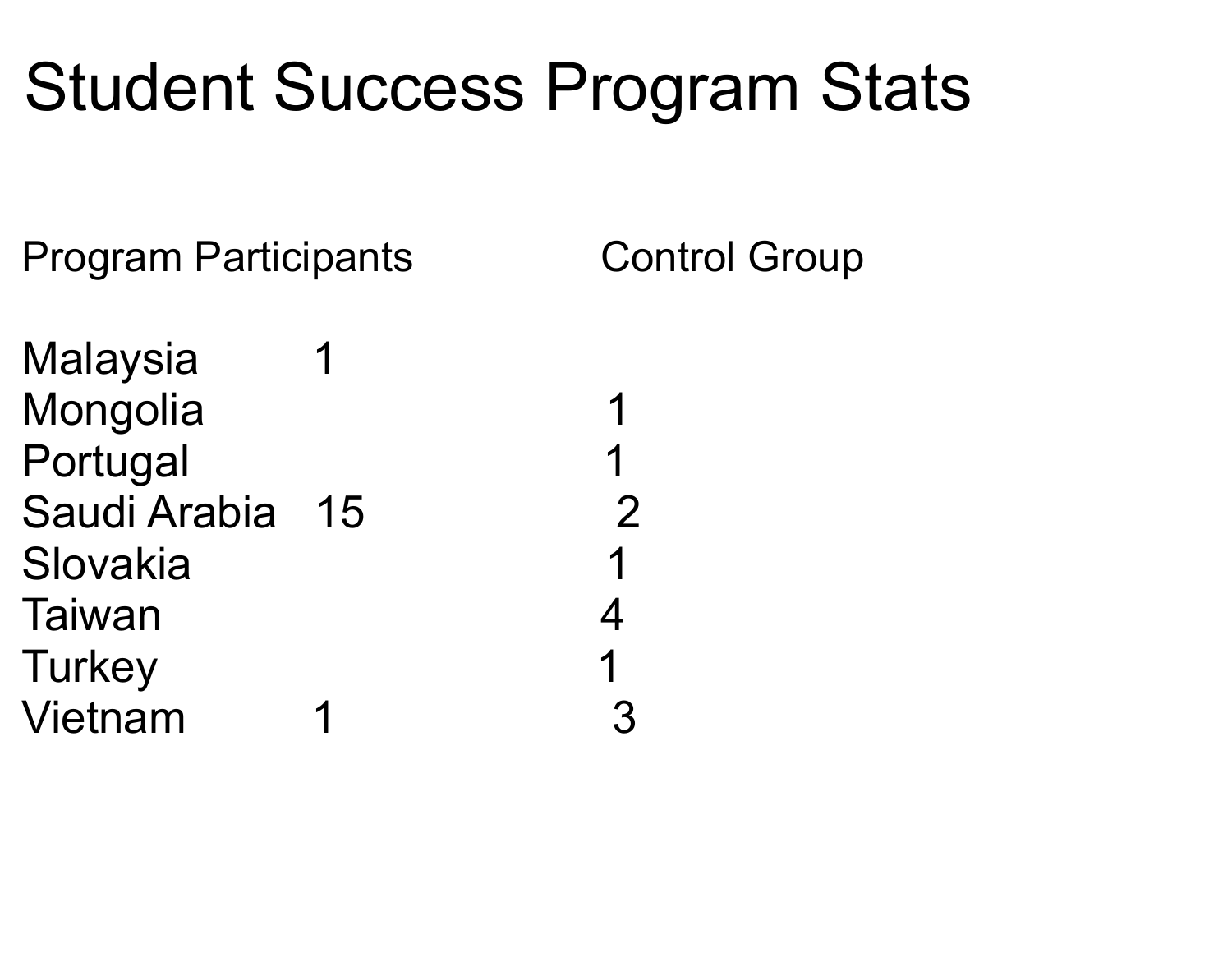# Rate of F-1 Students Transitioning from ENL to Writing

Program Participants Control Group

# took ENL: 26 28

# took WR: 21 28

# progressed to WR w/in 18 mos : 17 15

**% progression: 56.67% 35.71%**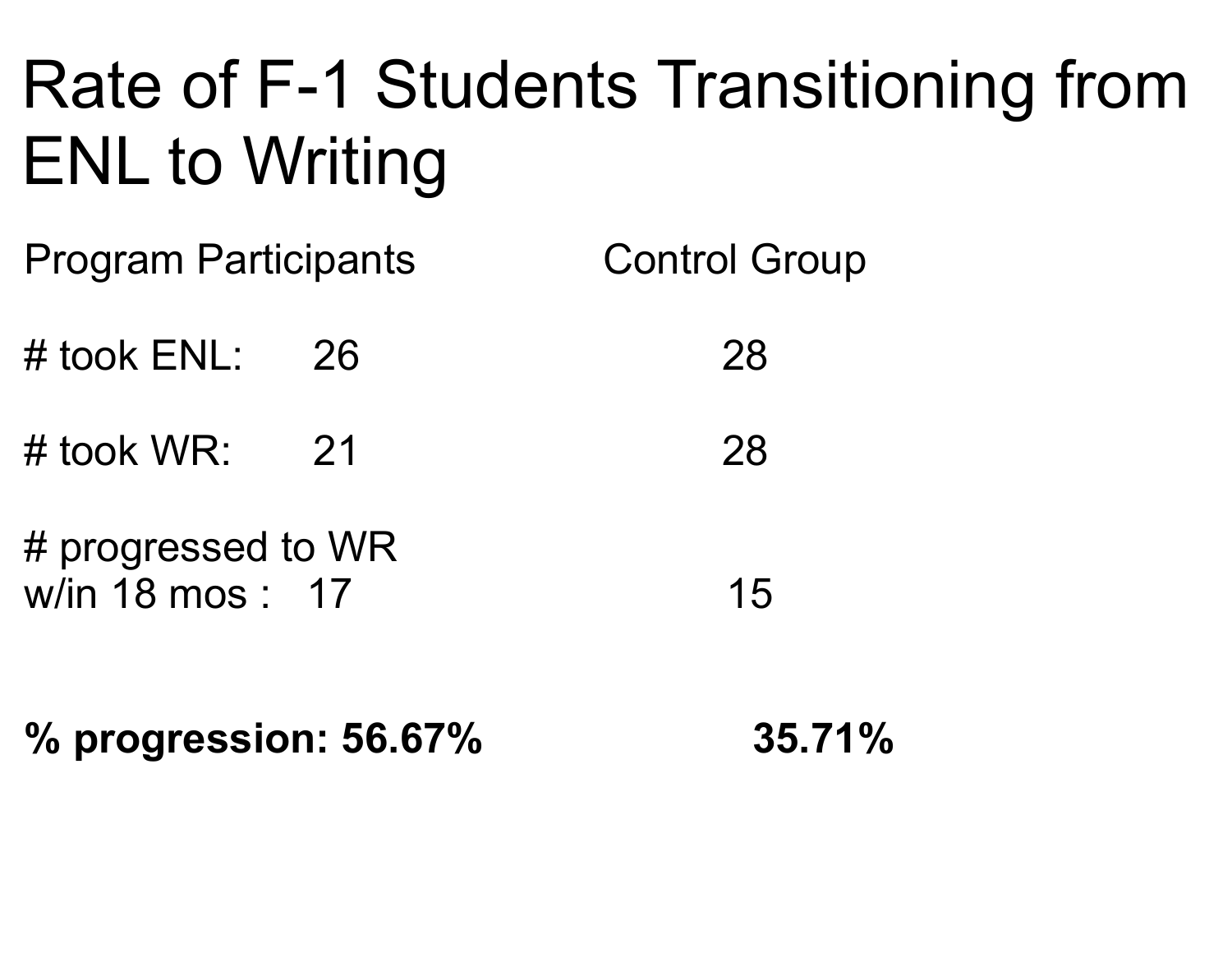## CLACI Policies

- Holds on F-1 Student Accounts
- Mandatory Advising
- Focus on Academic Writing Skill Development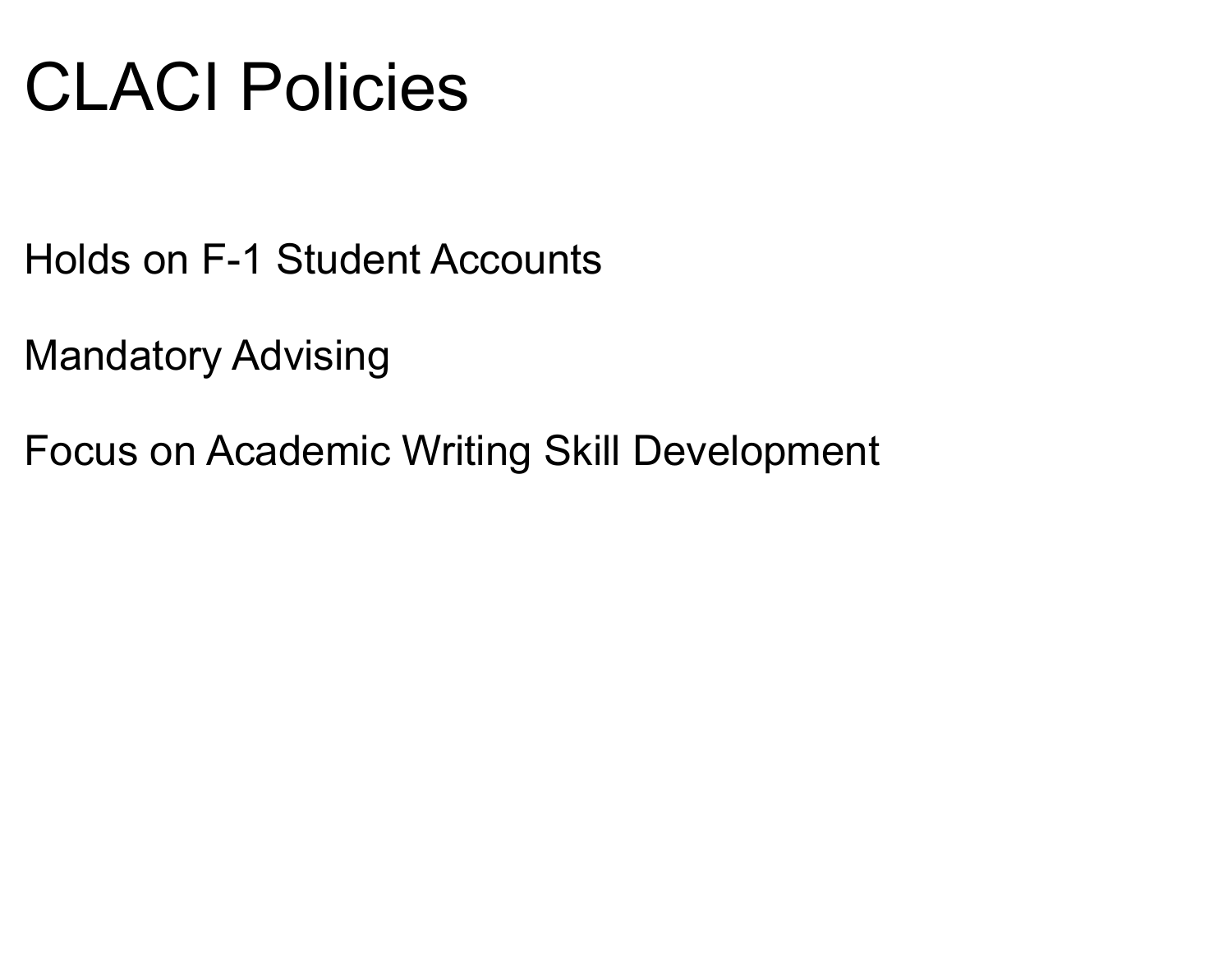## What's Next?

- Assess Post- Class Success (GPA, involvement, graduation rate)
- Research, Learn and Adopt from Best Practices
- Let's add on...